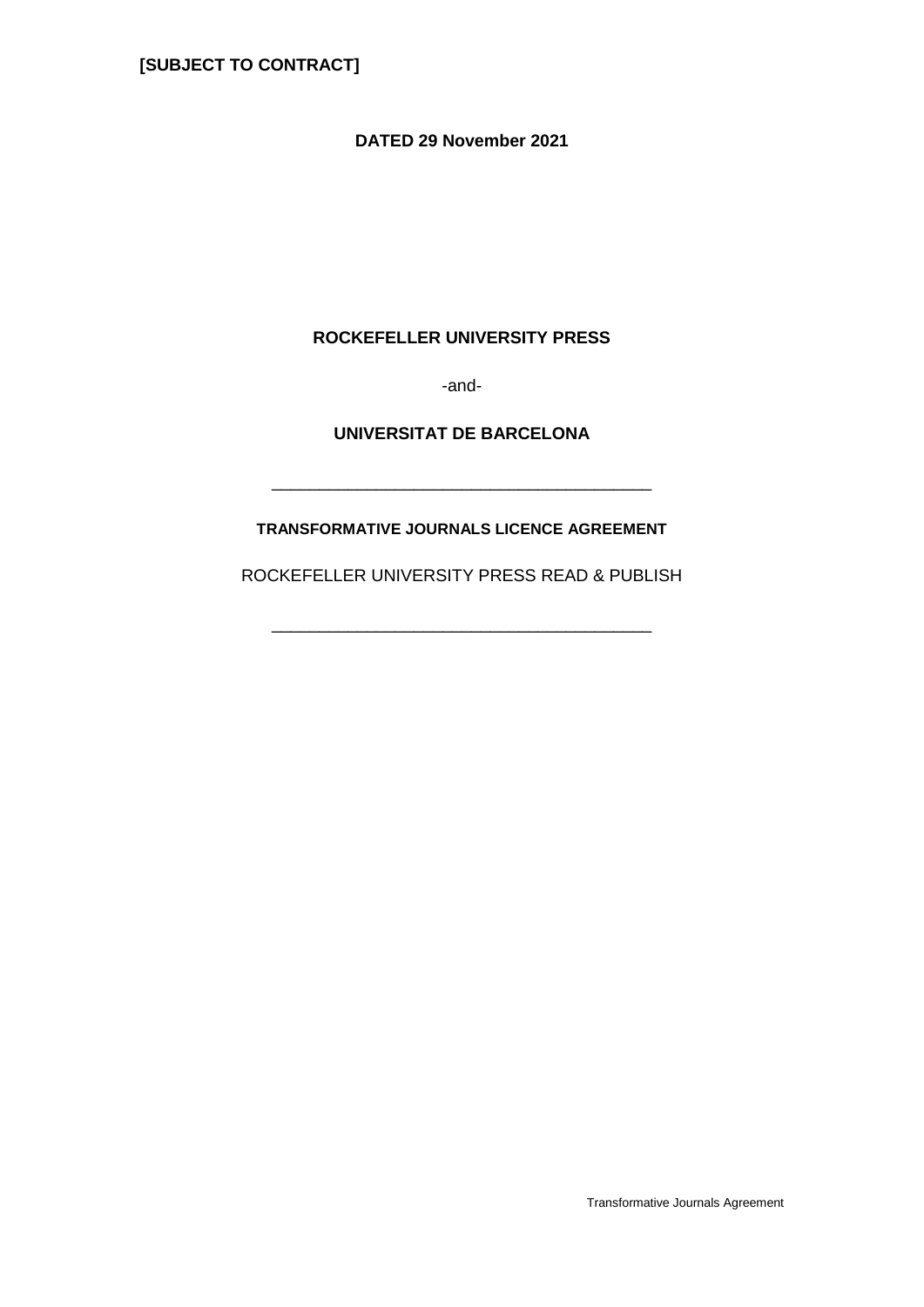# **[SUBJECT TO CONTRACT]**

### THIS AGREEMENT is made on 29 November

- **BETWEEN**: **ROCKEFELLER UNIVERSITY** a company whose registered office is at The Rockefeller University, 1230 York Avenue, New York, NY 10065 USA ("Publisher")
- **AND UNIVERSITAT DE BARCELONA**, CRAI. Gran Via de les Corts Catalanes, 585, 08007 Barcelona, Spain ("Institution")

### **BACKGROUND**

- A. Rockefeller University Press Read & Publish consists of three hybrid journals, providing read-access and unlimited Open Access Publishing **("Rockefeller University Press Read & Publish")**
- B. Rockefeller University Press Read & Publish and all intellectual property rights therein are owned by or duly licensed to the Publisher.
- C. The Publisher has agreed with the Universitat de Barcelona to offer in accordance with the Overview of the Transformative Agreement (in Licence Annex 1) to provide access to and permit use of parts of Rockefeller University Press Read & Publish selected and ordered by the Institution in accordance with this Licence.
- D. This Licence is based on the SPA-OPS/Jisc model licence for transformative journals license agreements, which is publicly available through the 'SPA-OPS Transformative Agreement Toolkit.' The Toolkit was commissioned by Wellcome, UKRI, and the Association of Learned and Professional Society Publishers (ALPSP) and was created by Alicia Wise and Lorraine Estelle of Information Power. The License template and the Toolkit are publicly available through the following URL: https://wellcome.figshare.com/articles/SPA-

OPS\_Transformative\_Agreement\_Toolkit/9805043

### **IT IS AGREED AS FOLLOWS**

### **1 DEFINITIONS**

1.1 In this Licence, the following terms shall have the following meanings:

| "Article Processing | means the charge made to, or any other fee in respect of |
|---------------------|----------------------------------------------------------|
| Charge"             | submission and/or publication of Open Access Articles.   |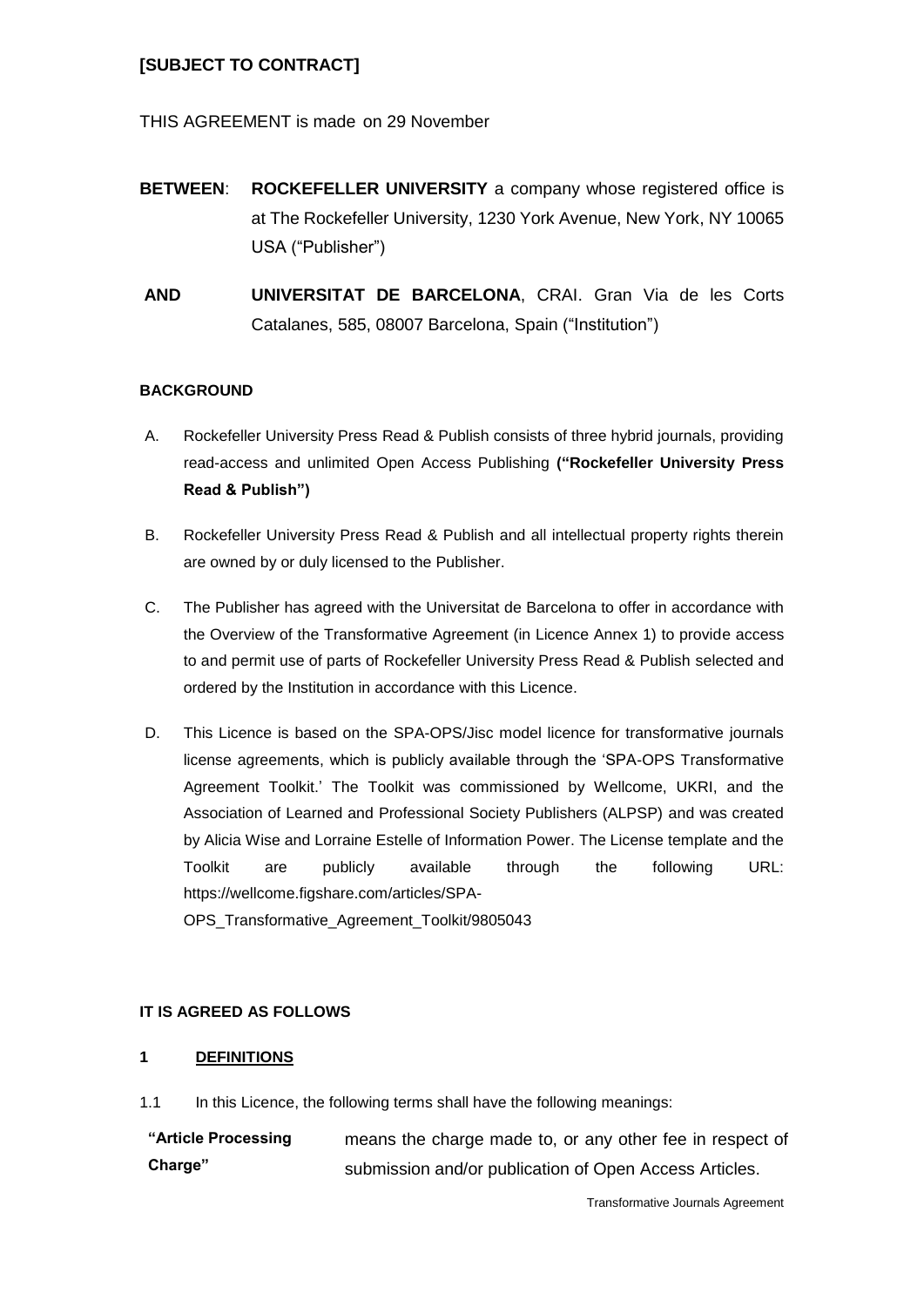**"Authentication Information"** means passwords, usernames and any other information necessary to access Licensed Material by means of the Secure Authentication.

**"Authorised User"** means an individual who is authorised by the Institution to have access to its information services (whether on-site or off-site) via Secure Authentication and who is:

- a member of staff of the Institution (whether permanent, temporary, or exchange faculty, including retired members of staff); or
- a current student registered with the Institution (including undergraduates and postgraduates);
- an alumnus of the Institution:
- a contractor of the Institution: or
- without prejudice to Clause 4.2, a Walk-In User

**"Calendar Year"** means each year running from 1 January to 31 December.

**"Commercial Use"** means use for the purpose of earning monetary reward or generating profit (whether by or for the Institution or an Authorised User) by means of the sale, resale, loan, transfer, licence, hire or other form of exploitation of the Licensed Material, but, for the avoidance of doubt, excluding:

- use for which the Institution is entitled only to be reimbursed its costs (which may include overhead costs); and
- use of the Licensed Material in the course of research funded by a commercial or for-profit organisation.

**"Continuing Access Rights"** means the access and licence rights set out in Claus[e 2.1.2](#page-7-0) (in respect of Continuing Licensed Material).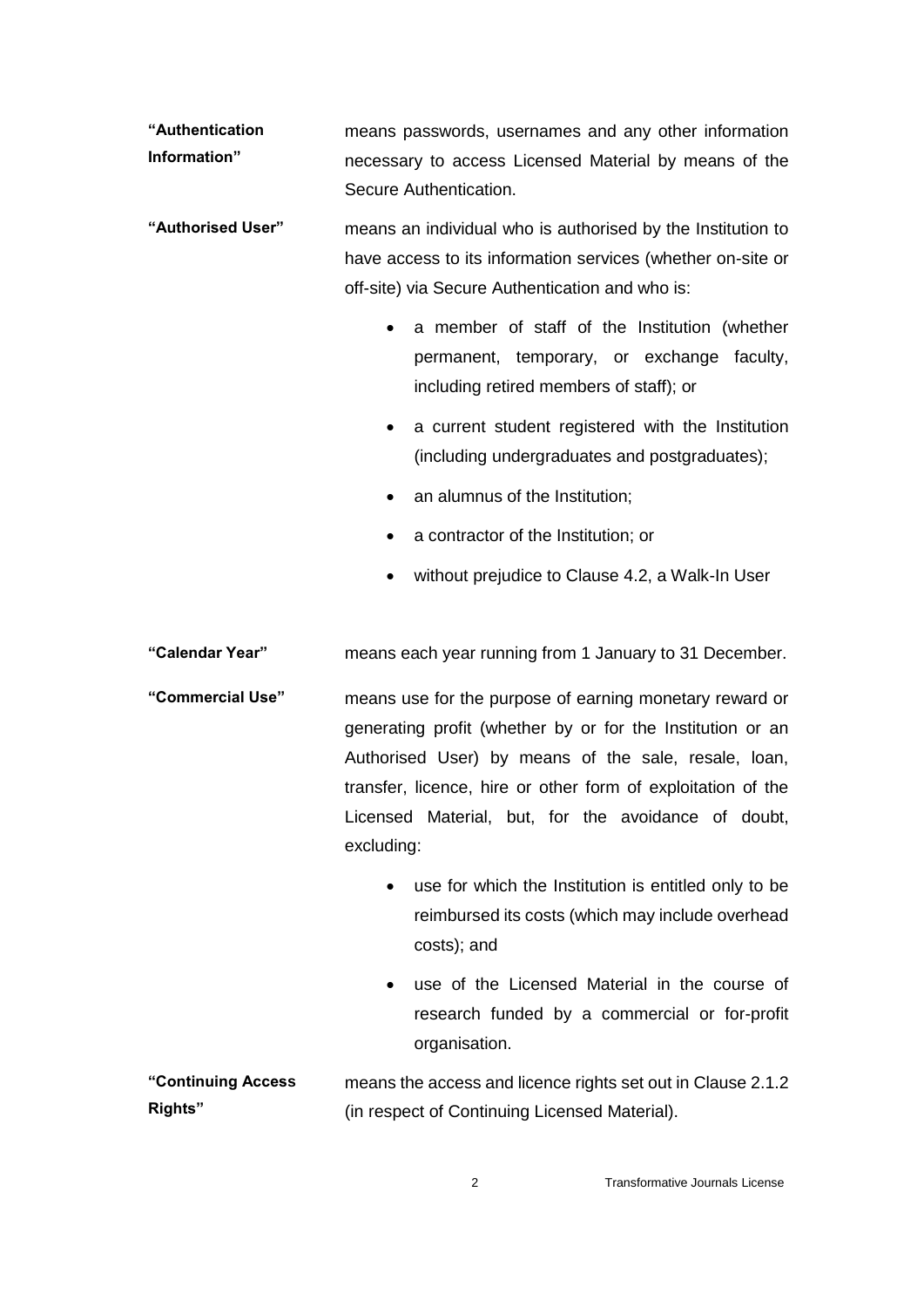| "Continuing Licensed<br>Content"              | means the Licensed Content in respect of which the<br>Institution shall have Continuing Access Rights,<br>as<br>identified as such in Clause 10.                                                                                                                                |  |
|-----------------------------------------------|---------------------------------------------------------------------------------------------------------------------------------------------------------------------------------------------------------------------------------------------------------------------------------|--|
| "Continuing Licensed<br>Material"             | means the Continuing Licensed Content and all Metadata<br>relating to Continuing Licensed Content.                                                                                                                                                                              |  |
| "Continuing Use<br>Period"                    | means the indefinite period immediately following the expiry<br>of the relevant Subscription Period (including following the<br>Term of this Licence) during which the Institution and<br>Authorised Users are permitted to access and use the<br>Continuing Licensed Material. |  |
| "Current Access<br>Rights"                    | means the access and use rights applicable during the<br>Subscription Period, in respect of any Licensed Content, set<br>out in Clause 2.1.1.                                                                                                                                   |  |
| "Educational and<br><b>Research Purposes"</b> | means education, teaching, tuition, training, instruction,<br>learning, private study and/or research, including distance<br>learning and teaching.                                                                                                                             |  |
| "Eligible Author"                             | means authors who want to publish Open Access Articles,<br>are officially affiliated with the Institution. Eligible Authors<br>are the submitting corresponding author of Open Access<br>Articles, and are marked as corresponding author on the<br>published article.          |  |
| "Licence Fee"                                 | means the fee payable for access to and use of the<br>Licensed Material as set out in this Licence and in the Quote<br>(if any), and may comprise a fee (as the context requires):                                                                                              |  |
|                                               | for access to and use during the Subscription<br>Period<br>of Licensed Material including<br>the<br>Maintained Titles; and/or                                                                                                                                                   |  |
|                                               | for archival access to and use after the end of the<br>Subscription Period of Continuing Licensed Material<br>(including archived articles).                                                                                                                                    |  |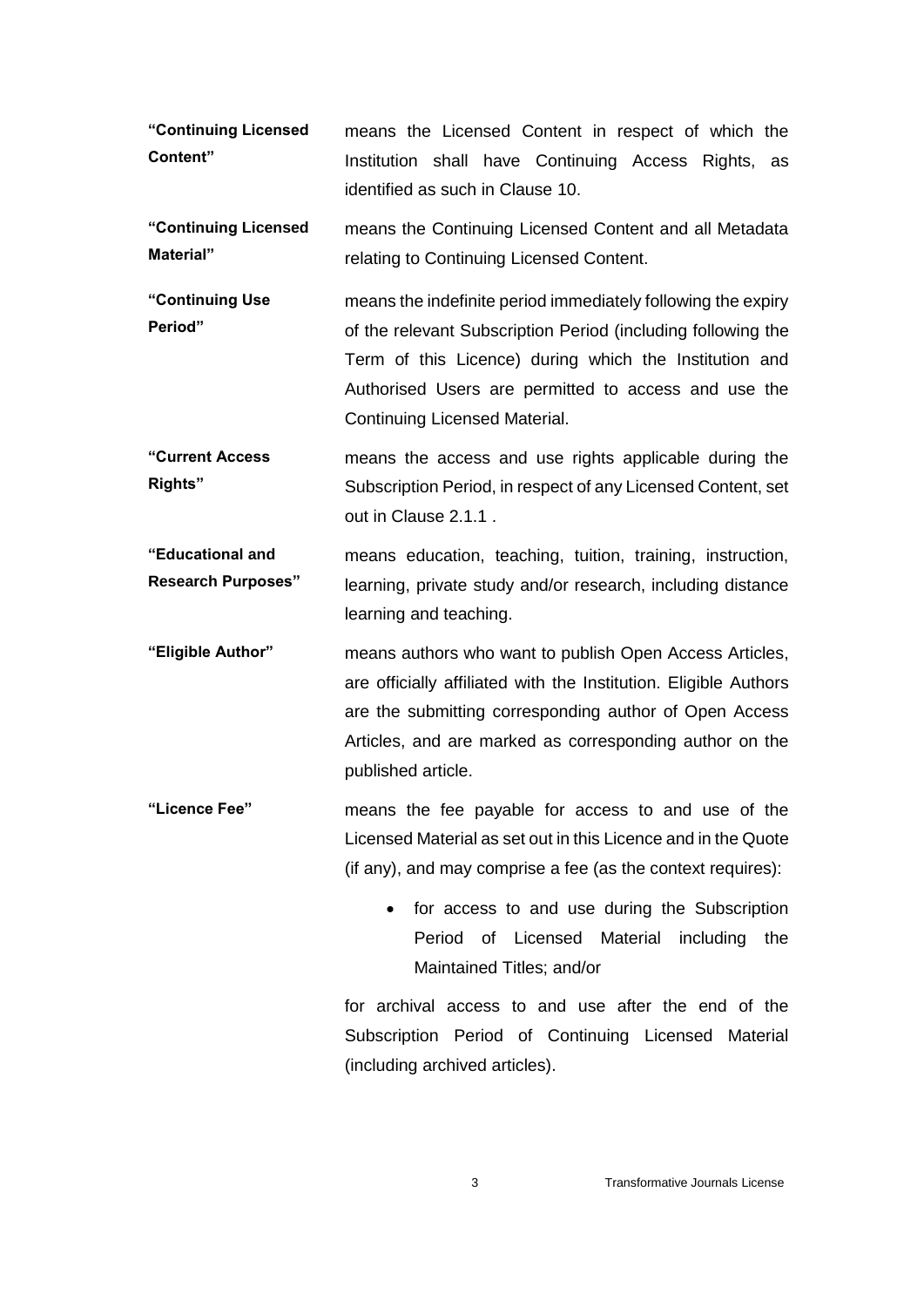**"Licensed Content"** • means those articles or other parts of a Licensed Title which form part of the content licensed (including all content published during the Subscription Period to which access and use rights are granted under this Licence, and including all Previously Subscribed Material).

**"Licensed Material"** means the Licensed Content (e.g. published articles) forming part of the content of the Licensed Titles and all Metadata relating to Licensed Titles and Licensed Content.

- **"Licensed Title"** means a title, being one of the Offered Titles, (whether individual, forming part of a standard collection or forming part of a custom collection) which the Institution has selected for use under this Licence (whether individually or as part of a collection.
- **"Metadata"** means textual and other data associated with the Licensed Titles and/or Licensed Content that describes the creation, content, and context of each part of the Licensed Titles or Licensed Content, such as the name of the Publisher, the name of the copyright owner, subject matter, the date of publication, the location of the digital file, and in relation to Licensed Content, additionally the name of the contributing author (or authors) and other authors.
- **"Mount"** means to copy to or install on a computer, computer network or system.
- **"Offered Titles"** means the titles in electronic form (whether individual, forming part of a standard collection or forming part of a custom collection), as described in the Overview of the Transformative Agreement and which are set out or referred to in [Licence Schedule 2.](#page-29-0)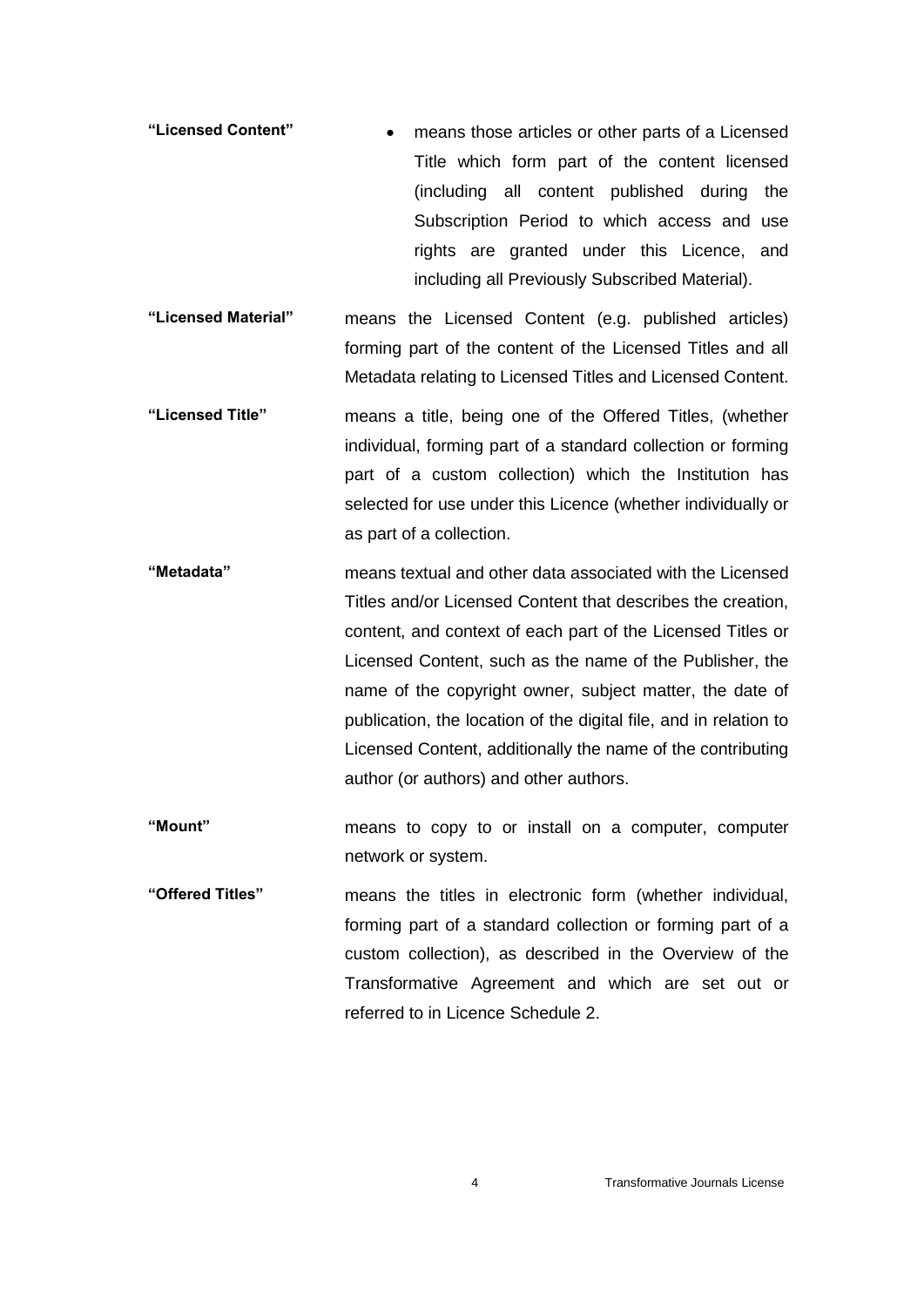- **"Open Access Article"** means an article published immediately under an open license by an Eligible Author. Open Access Articles are of one of the following article types: Article, Brief Definitive Report, Communication, Hypothesis, Methods and Approaches, Report, Spotlight, Technical Advances and Resources, and Tools.
- **"Permitted Use"** means use in accordance with Clause [3](#page-7-2) subject to the restrictions in Clause [4.](#page-10-0)
- **"Personal Data"** means personal data as defined in the Data Protection Laws.
- **"Previously Subscribed Material"** means the journal titles subscribed to by the Institution under any previous or predecessor licence, in particular the Previously Subscribed Material listed in the Quote.
- **"Prohibited Act"** means, directly or indirectly (a) to offer, promise or give any person working for or engaged by any party to the Licence a financial or other advantage to: (i) induce that person to perform improperly a relevant function or activity; or (ii) reward that person for improper performance of a relevant function or activity; (b) to directly or indirectly request, agree to receive or accept any financial or other advantage as an inducement or a reward for improper performance of a relevant function or activity in connection with this Licence.
- **"Publisher Platform"** means the computing platform operated by or on behalf of the Publisher, including a cloud or virtual platform, on which the Licensed Material is hosted and can be accessed.
- **"Secure Authentication"** means access by Internet Protocol ("IP") ranges or by username and password provided by the Institution or by other authentication means reasonably agreed between the Publisher and the Institution.
- **"Secure Network"** means a network or virtual network which or the relevant functionality of which is only accessible to Authorised Users by Secure Authentication.

**"Start Date"** means the start date as specified in the Clause 12.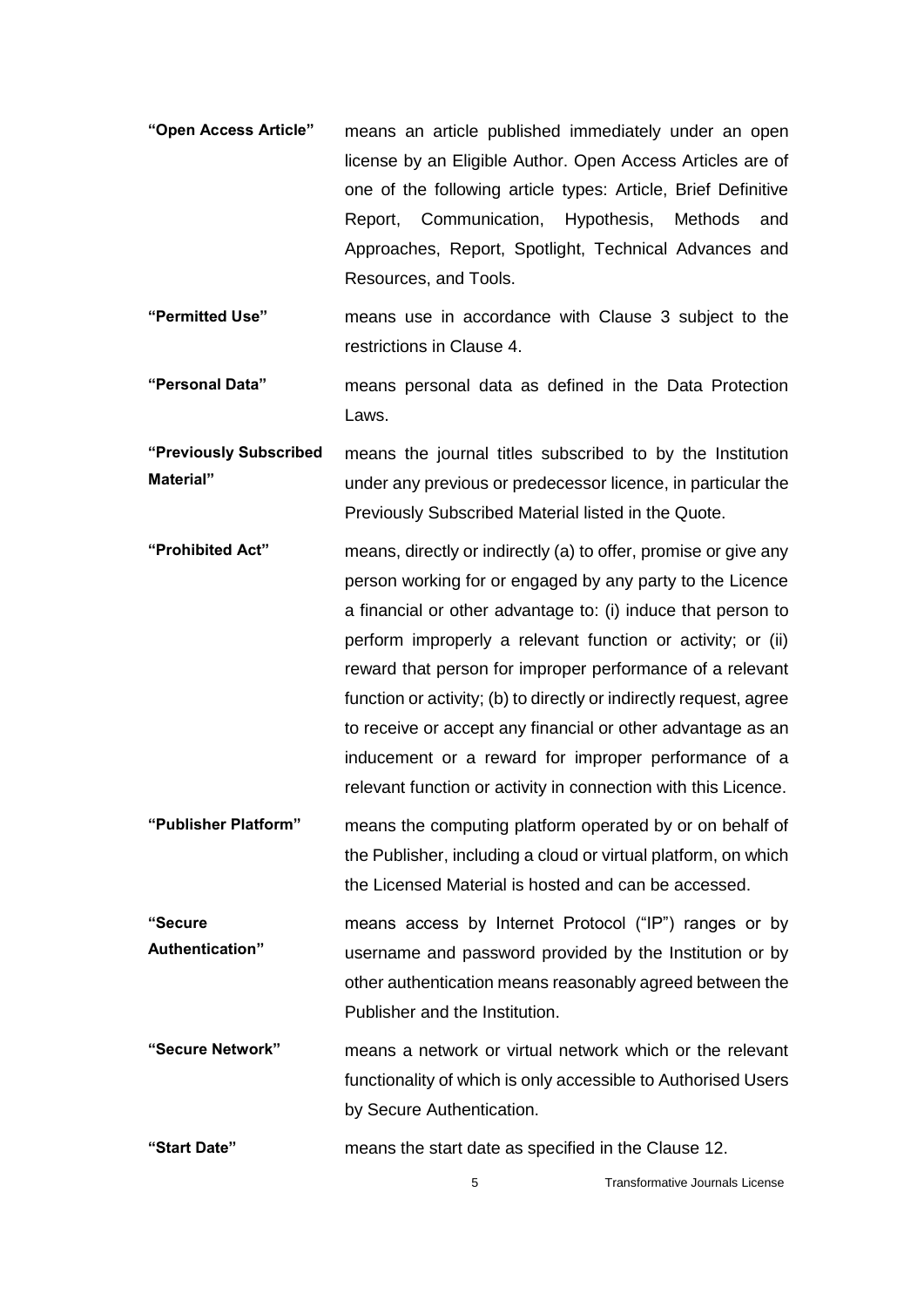- **"Subscription Period"** means the period from the Start Date until the expiry date as specified in the Clause 12..
- **"Subscription Year"** means the period from the Start Date until the expiry of the first Calendar Year, and each subsequent Calendar Year thereafter during the Subscription Period.
- **"Term"** means the term of this Licence in accordance with Clause 12.
- **"Walk-In Users"** means individuals, who are not otherwise Authorised Users, who are allowed by the Institution to access its information services from computer terminals or by other means (including wirelessly), from within the physical premises of the Institution.
- **"Working Day"** means a day other than a Saturday, Sunday or public holiday.
- 1.2 Clause, Schedule and Annex headings shall not affect the interpretation of this Licence.
- 1.3 The Schedules and Annexes form part of this Licence and shall have effect as if set out in full in the body of this Licence. Any reference to this Licence includes the Licence Schedules and Licence Annexes.
- 1.4 Unless the context otherwise requires, words in the singular shall include the plural and vice versa.
- 1.5 A reference to a statute or statutory provision is a reference to it as amended, extended or re-enacted from time to time.
- 1.6 Any words following the terms "including", "include", "in particular", "for example" or any similar expression shall be construed as illustrative and shall not limit the sense of the words term preceding those terms.
- 1.7 References to web addresses in this Licence refer to the current web address, and any updated or replacement content/address.

## **2 LICENCE GRANT**

2.1 The Publisher hereby grants to the Institution: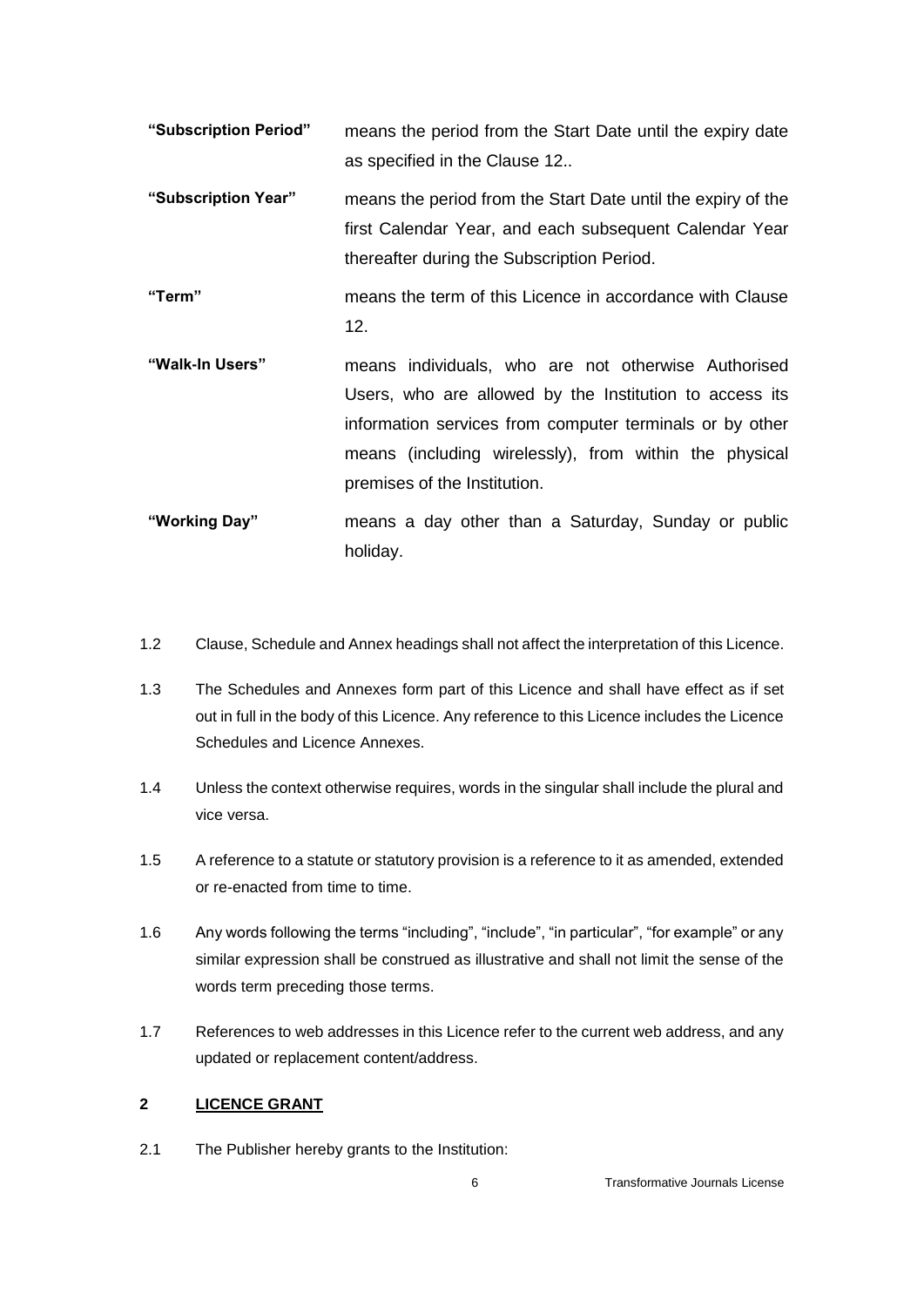- <span id="page-7-1"></span>2.1.1 a non-exclusive, non-transferable right and licence for the Subscription Period:
	- (i) to access and make Permitted Use of the Licensed Material; and
	- (ii) to permit Authorised Users to access and make Permitted Use of the Licensed Material; and
- <span id="page-7-0"></span>2.1.2 in respect of Continuing Licensed Material (if any), a perpetual, irrevocable, non-exclusive rights and licence:
	- (i) to access and make Permitted Use of the Continuing Licensed Material; and
	- (ii) to permit Authorised Users to access and make Permitted Use of the Continuing Licensed Material.
- <span id="page-7-4"></span>2.2 Except as expressly provided in this Licence, such access shall be on the Publisher Platform through Secure Authentication.

## <span id="page-7-2"></span>**3 PERMITTED USES**

- <span id="page-7-5"></span><span id="page-7-3"></span>3.1 The Institution shall be entitled, for Educational and Research Purposes only:
	- 3.1.1 to Mount and use Metadata in bespoke or commercially available library information systems to manage library operations, including combining such Metadata with metadata from other sources and/or relating to other materials, and downloading, printing, communicating, displaying, supplying for use by others, and providing public access to the same;
	- 3.1.2 to communicate, perform, display, download and print parts of, or extracts from, Licensed Content,
	- 3.1.3 to provide Authorised Users with access to the Licensed Content for Educational Purposes via a Secure Network for the purposes set out in Clause [3.2;](#page-8-0)
	- 3.1.4 to display, download and print the whole of, or parts of, or extracts from, Licensed Content for the purpose of promoting or testing, and training in the use of the Licensed Material;
	- 3.1.5 to convert or adapt Licensed Material into Braille or other formats or forms suitable for providing access to, and use by, Authorised Users with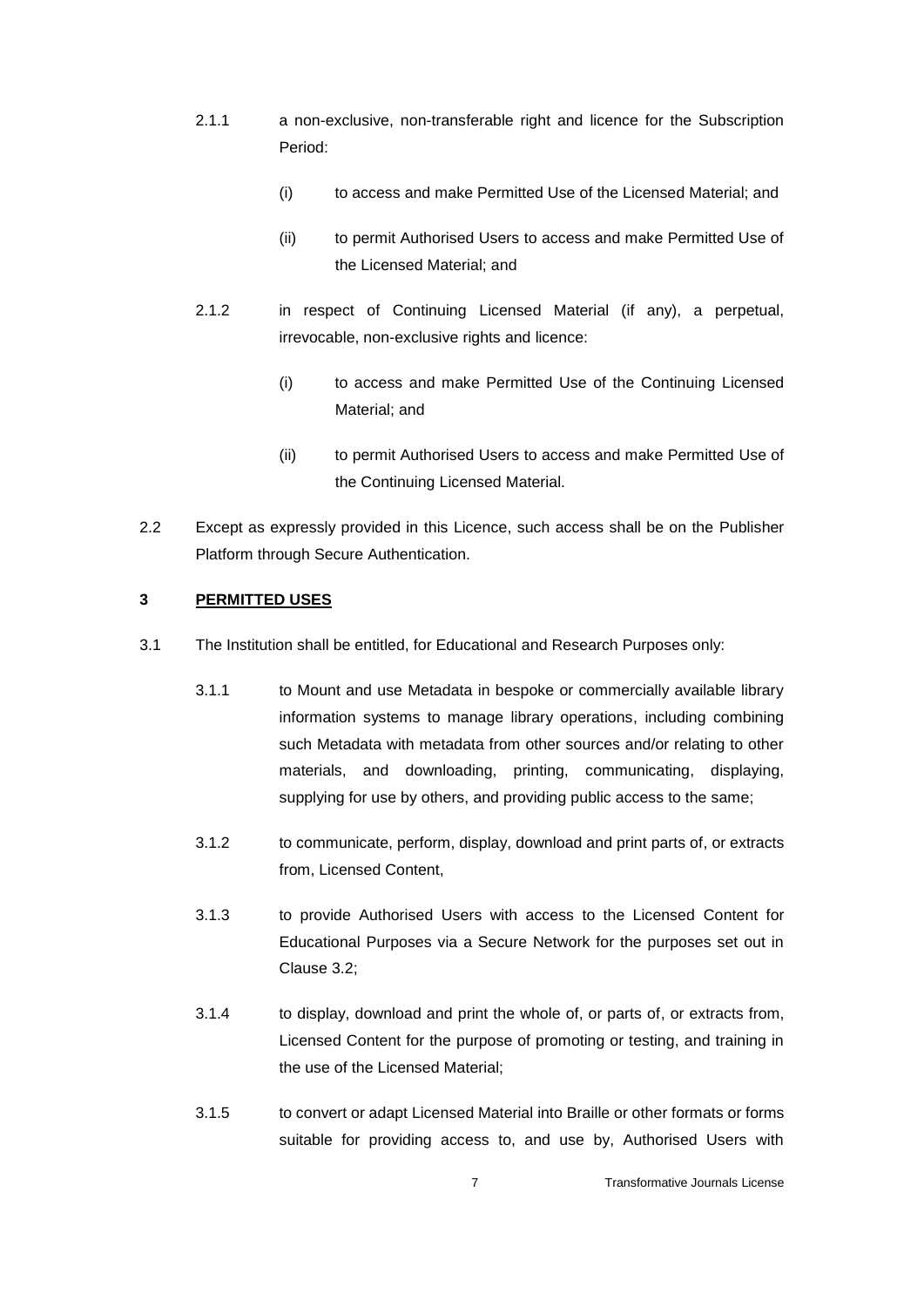impaired mental and/or physical abilities and to provide access to such converted or adapted form for the purposes of this Clause [3;](#page-7-2)

- 3.1.6 to supply to another library (whether by post, fax or secure electronic transmission utilizing the prevailing technology of the day), a single copy of the whole of, or parts of or extracts from, Licensed Content, and to download such Licensed Content for such purpose;
- 3.1.7 to provide single printed or electronic copies of individual articles or other parts of Licensed Content to individual Authorised Users, at their request, for Educational Purposes;
- 3.1.8 to make and distribute copies of training, teaching or course material reproducing parts of Licensed Content, as may be required by the Institution for the purpose of using the Licensed Material in accordance with Clause [3.2;](#page-8-0) and
- <span id="page-8-1"></span>3.1.9 to provide access to and permit use, in accordance with this Licence of, any archived copies of the Licensed Material, if and for so long as the Publisher so fails to provide such access; and if no such archived copies are maintained, to make and supply to a reasonably agreed recognised secure repository a copy of the Licensed Material in electronic form, for the sole purpose of the repository retaining the same for use by the Institution and its Authorised Users (without prejudice to any other purpose for which the repository may be permitted by the Publisher to retain the same).
- <span id="page-8-0"></span>3.2 The Institution shall be entitled to permit Authorised Users, for Educational Purposes only:
	- 3.2.1 to access the Licensed Material by Secure Authentication in order to search, retrieve, display and view the Licensed Material;
	- 3.2.2 to copy and paste, download, print and save electronic or print copies of parts of or extracts from Licensed Material, for individual use or for use in tutorials or study groups;
	- 3.2.3 to copy and paste, download, print, save, convert or adapt copies or parts of or extracts from Licensed Material for the purposes of criticism, review, caricature, parody or pastiche. Authorised Users must specify the source, listing title and author of the extract, title and author of the work, copyright notice, and each publisher of the Licensed Material used in such ways unless this would not be possible for reasons of practicality or otherwise;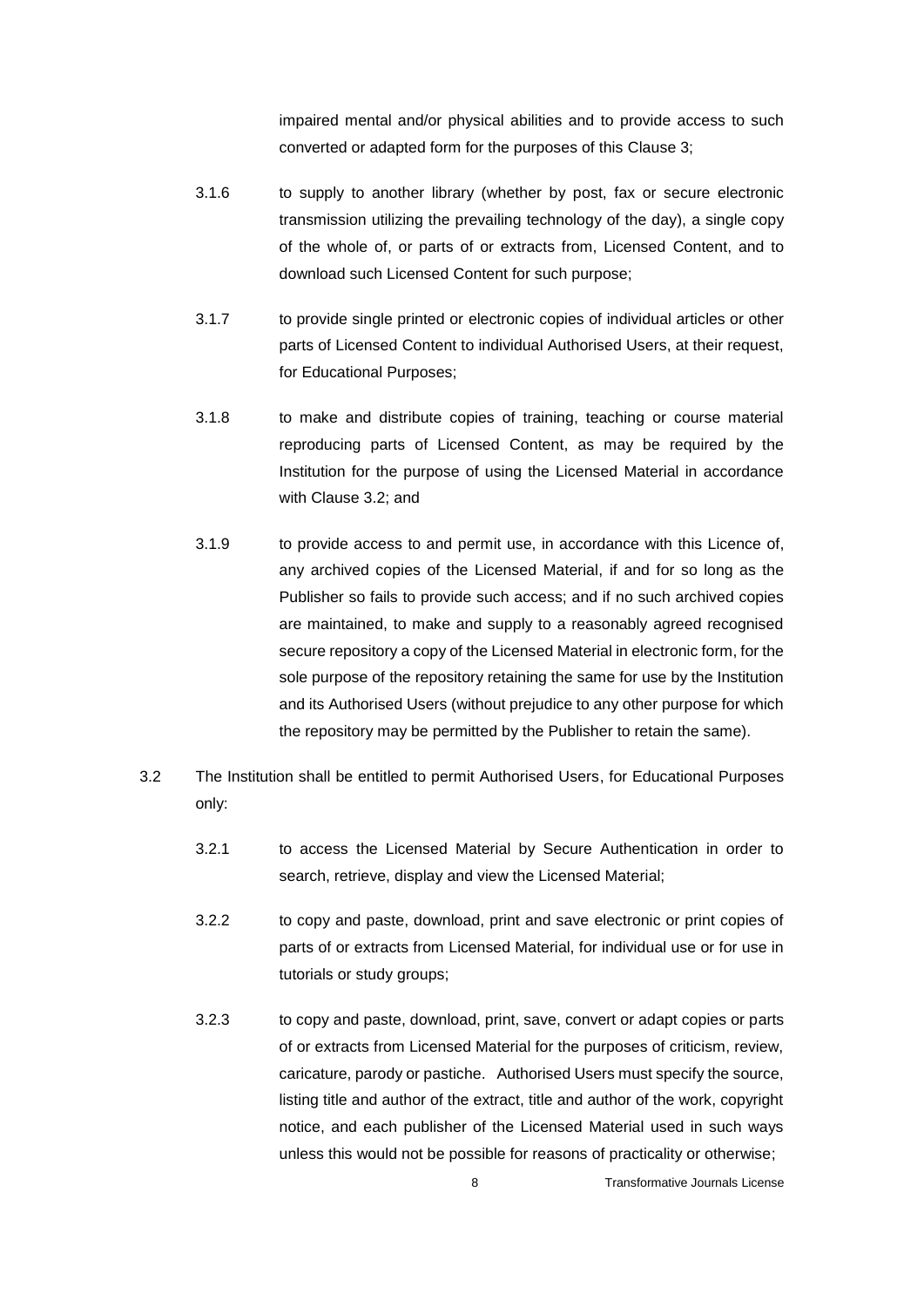- 3.2.4 to mark-up or comment (electronically or otherwise) parts of Licensed Material (including by tagging, highlighting paragraphs and sentences, bookmarking, inserting hyperlinks, exporting references, and writing personal commentary, and saving the same);
- 3.2.5 to convert or adapt Licensed Material into formats or forms suitable for providing access to, and use by, Authorised Users with impaired mental and/or physical abilities and to make copies of such converted or adapted Licensed Material for use in accordance with this Clause [3.2;](#page-8-0)
- 3.2.6 to incorporate parts of or extracts from the Licensed Content in printed or electronic form in assignments, portfolios, theses, dissertations and other submissions ("**Academic Works**"), and to make reproductions of the Academic Works for personal use, library deposit and/or to provide to sponsors of the Academic Works. Authorised Users must specify the source, listing title and author of the extract, title and author of the work, copyright notice, and each publisher of the Licensed Content used in the Academic Works;
- 3.2.7 to incorporate parts of or extracts from the Licensed Material in electronic or printed course packs or management systems to be used in the course of instruction and/or virtual learning and/or research environments hosted on a Secure Network. Authorised Users must specify the title and copyright owner of the Licensed Material used in the course packs;
- 3.2.8 to display publicly, communicate to the public or perform in public parts of the Licensed Material as part of a presentation at a seminar, conference, or workshop, or other similar event. Authorised Users must specify the source, listing title and author of the extract, title and author of the work, copyright notice, and each publisher of the Licensed Material used in such ways;
- 3.2.9 to save and/or deposit in perpetuity parts of the Licensed Material in electronic repositories on a Secure Network operated by the Institution, access to and use of which is limited to Authorised Users;
- <span id="page-9-1"></span><span id="page-9-0"></span>3.2.10 to download and make copies of the whole or any parts of the Licensed Material for the purposes of, and to perform and engage in computational analysis (including text and data mining) using the Licensed Material for the purpose of research and other Educational Purposes but not for Commercial Use, and to permit Authorised Users to distribute and display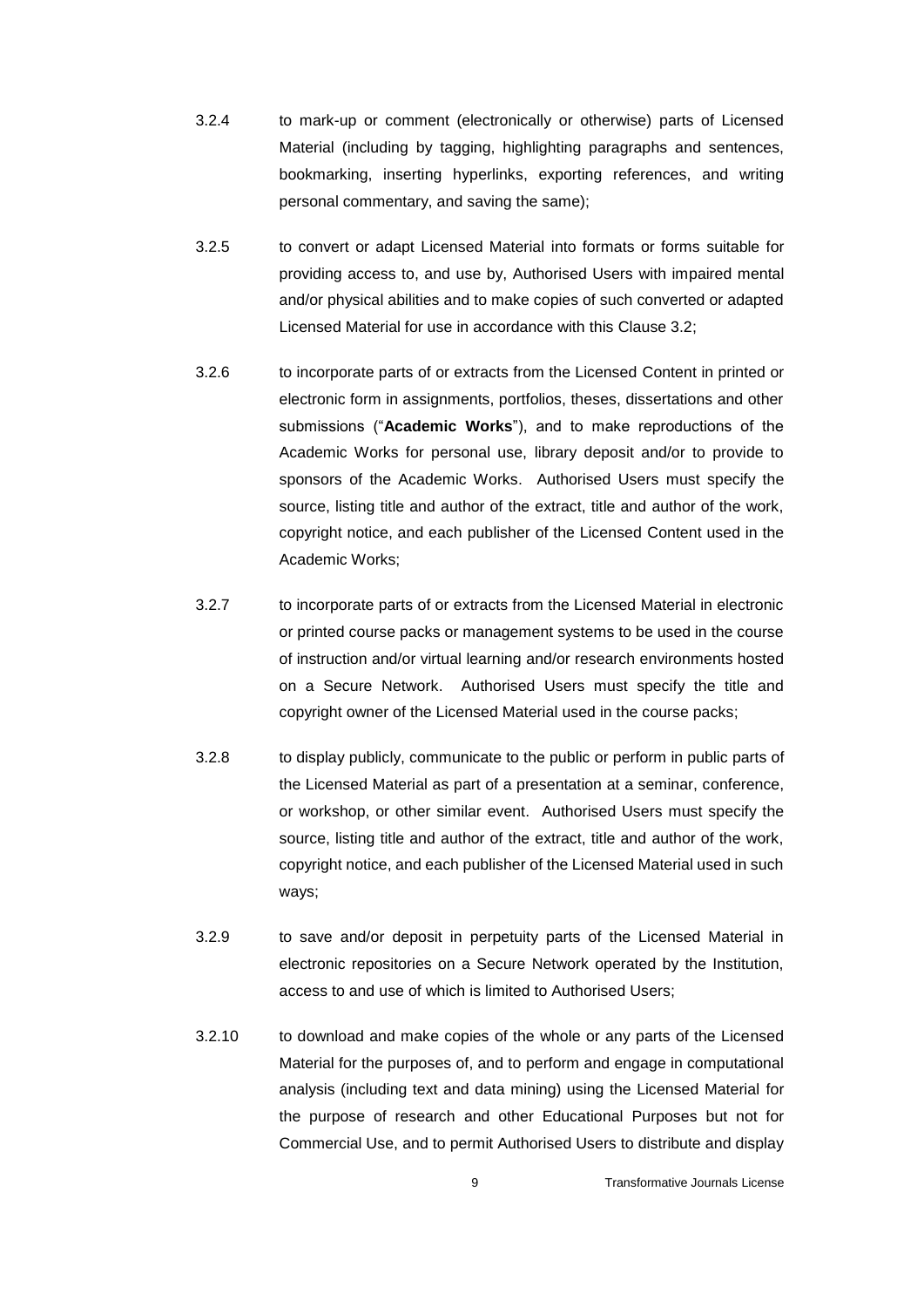and otherwise use (publicly or otherwise), other than for Commercial Use, the results, provided that such results do not reproduce the whole or a substantial part of any Licensed Content. Copies of Licensed Content made under this Clause [3.2.10](#page-9-0) shall be deleted promptly after the computational analysis has been completed;

- 3.2.11 to download Licensed Material in whole or in part for the Authorised User's personal Educational Purposes onto personal computing devices including tablets, e-book readers and laptops, and stand-alone computers, without any limit in number. The Publisher makes no warranty as to the suitability of any Licensed Material for use on such devices; and
- 3.2.12 to provide access to, communicate to, and share material resulting from any use under this Clause [3.2](#page-8-0) with other Authorised Users for their use in accordance with this Licence.
- 3.3 The provisions of this Licence are without limitation to the rights of the Institution or Authorised Users to do any act permitted under applicable copyright laws, or permitted under any CC-BY or other open access licence applicable to the Licensed Material or otherwise which, apart from the rights granted under this Licence, would not infringe the intellectual property rights in the Licensed Material and, notwithstanding any provision of this Licence, the Institution and Authorised Users shall remain entitled to do any such acts.
- 3.4 Unless expressly set out in this Clause [3,](#page-7-2) or in relation to specific Licensed Content, there shall be no limit on the number of Authorised Users to which this Licence (including Clause [3.1](#page-7-3) and Clause [3.2\)](#page-8-0) applies.

## <span id="page-10-0"></span>**4 RESTRICTIONS**

- 4.1 Except where this Licence provides otherwise, the Institution shall not, and shall not grant an Authorised User the right to:
	- 4.1.1 sell, resell, or sub-license the Licensed Material, in whole or in part, unless the Publisher has given permission in writing to do so;
	- 4.1.2 remove, obscure or alter copyright notices, acknowledgements or other means of identification, or disclaimers, other than Metadata;
	- 4.1.3 alter or adapt the Licensed Material (other than Metadata), including any alteration of the words of Licensed Content or their order, except to the extent necessary to make it perceptible on a computer screen;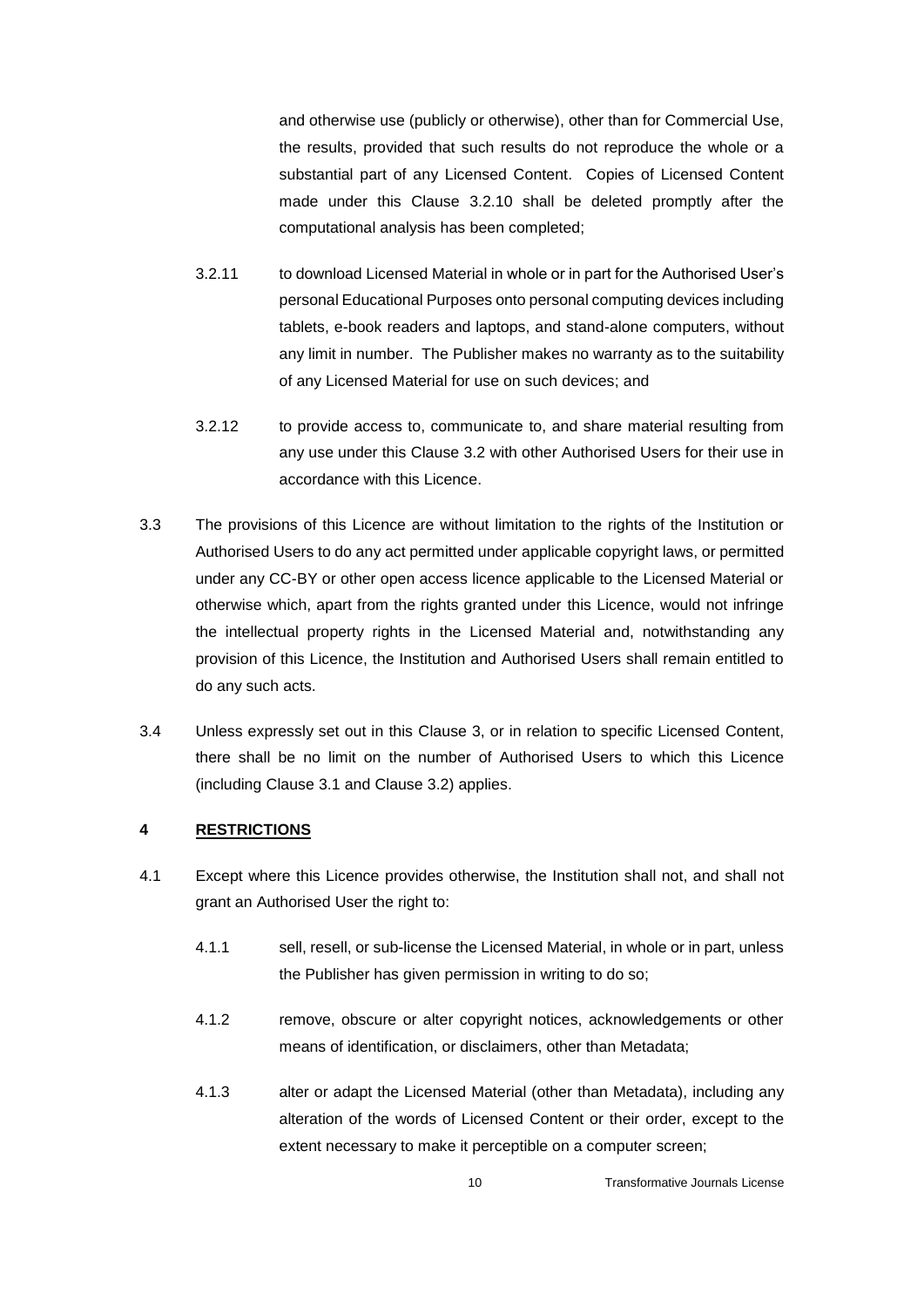- 4.1.4 display or distribute any part of the Licensed Material (other than Metadata) on any electronic network, including the internet, other than on a Secure Network;
- 4.1.5 make any Commercial Use of the Licensed Material (in whole or in part);
- 4.1.6 use the Licensed Materials (in whole or in part) other than for Educational Purposes;
- 4.1.7 provide access to and/or permit use of the Licensed Content by anyone or transmit any part of the Licensed Material (other than Metadata) by any means to anyone, other than an Authorised User.
- 4.2 The Institution shall not provide access to Walk-In Users to the Licensed Content at a location other than the Institution's premises (but, for the avoidance of doubt, may provide access on such premises by wireless means).
- 4.3 The restrictions in this Clause [4](#page-10-0) are subject to Clause 3.3.

### **5 OPEN ACCESS PUBLISHING**

- 5.1 Eligible Authors are allowed to publish Open Access Articles in the Licensed Material free of Article Processing Charges.
- 5.2 The applicable open access publishing terms and conditions are in Schedule 4 (Open access provisions).

### <span id="page-11-2"></span>**6 RESPONSIBILITIES OF THE PUBLISHER**

- <span id="page-11-1"></span><span id="page-11-0"></span>6.1 The Publisher shall:
	- 6.1.1 during the Subscription Period make the Licensed Material; and
	- 6.1.2 during the Continuing Use Period, subject to Clauses [10.2](#page-15-1) and [10.5,](#page-16-0) make the Continuing Licensed Material available through the Publisher Platform to the Institution and Authorised Users for access, download and Permitted Use.

<span id="page-11-3"></span>During the Subscription Period and, subject to Clause 10, during the Continuing Use Period, the Publisher shall at all times:

6.1.3 ensure that the Publisher Platform or relevant server or servers have adequate capacity and bandwidth to support the usage of the Institution; and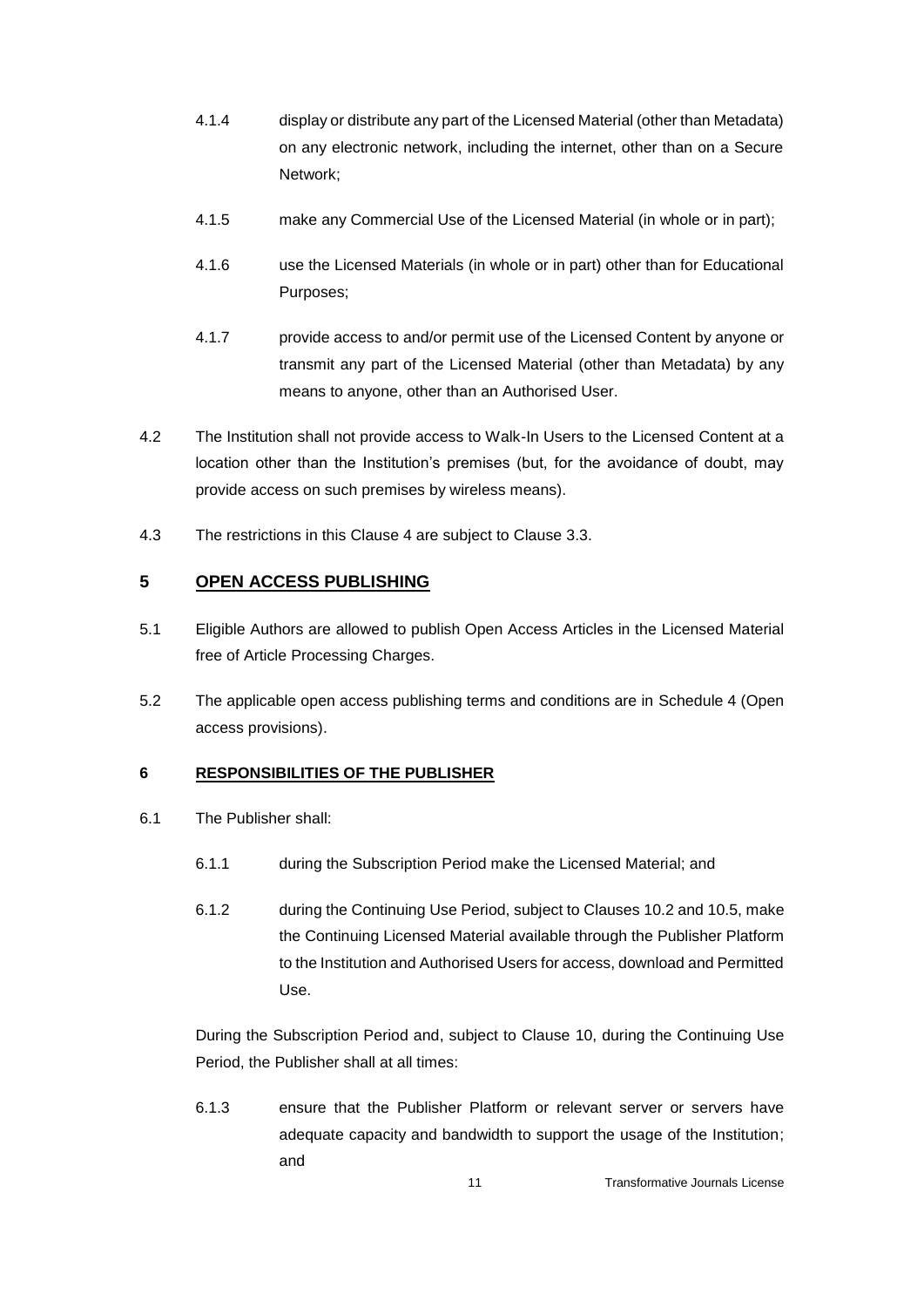- 6.1.4 make the Licensed Material available to the Institution and Authorised Users 24 hours a day (except when routine maintenance is carried out), and to restore access to the Licensed Material as soon as possible after any interruption or suspension of the service; in case of prolonged and/or repeated interruption or suspension of the service, the Institution shall be entitled to claim fair damages and/or compensation from the Publisher.
- 6.2 During the Subscription Period, the Publisher, in respect of the Licensed Material made available under Clause [6.1:](#page-11-0)
	- 6.2.1 shall not, without the agreement of the Institution, such agreement not to be unreasonably withheld, implement any digital rights management technologies or access management technologies which have a material adverse impact on the performance or usability of the Licensed Material in accordance with this Licence or on the exercise by the Institution of its rights under this Licence, for example by repeatedly requiring an Authorised User to provide active confirmation in relation to their use of or access to the Licensed Material, which impair the usability of DOIs or other links, or which require the downloading of software onto any platform used for accessing or using the Licensed Material;
	- 6.2.2 shall use reasonable efforts to provide support to Authorised Users by email or by a telephone help desk, and assist Authorised Users with general enquiries in connection with the Licensed Material, including relating to access, use, functionality and content of the Licensed Material, and shall use reasonable endeavours to answer any such query within 24 hours of such query being made;
	- 6.2.3 shall provide to the Institution electronic product documentation relating to the Licensed Material which is reasonably sufficient to enable Authorised Users to access and make use of the Licensed Material, which the Institution shall be entitled to copy and distribute, provided such documents are copied in full and such copies include an acknowledgement of the Publisher as the licensor of the Licensed Material;
	- 6.2.4 shall notify the Institution of any Licensed Material that is Open Access Material.
- <span id="page-12-0"></span>6.3 During the Continuing Use Period, the Publisher in respect of the Continuing Licensed Material made available under Clause [6.1.2](#page-11-1) shall not implement any digital rights management technologies.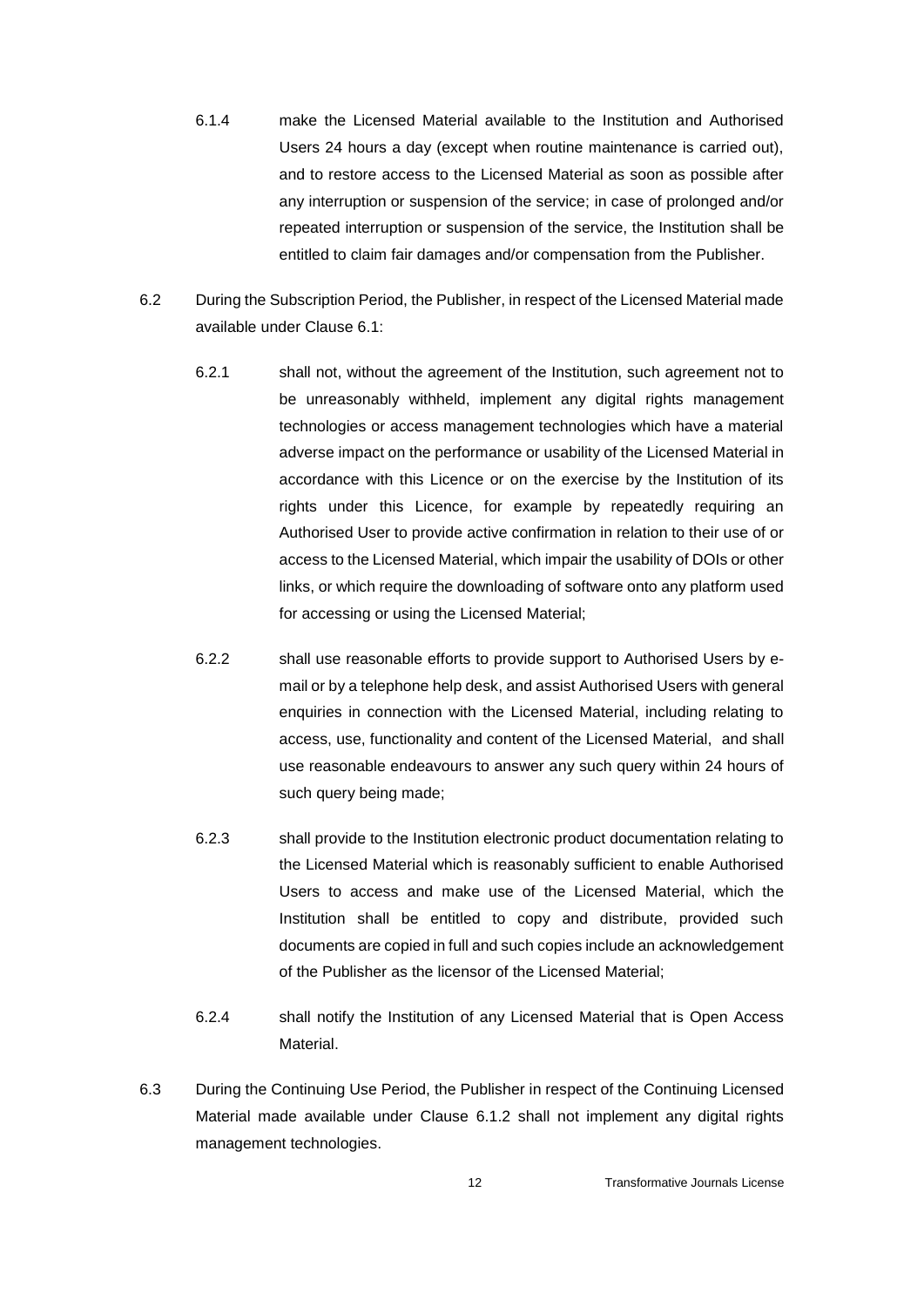#### Withdrawal of publications

- <span id="page-13-1"></span>6.4 The Publisher reserves the right at any time to withdraw from the Licensed Material any Licensed Material (including any Licensed Title or Licensed Content or part of Licensed Content) ("**Withdrawn Material**"):
	- 6.4.1 which the Publisher is no longer entitled to publish; or
	- 6.4.2 which has converted to full open access and is no longer offered under the subscription model; or
	- 6.4.3 which the Publisher has reasonable grounds to believe infringes copyright or is unlawful.
- 6.5 The Publisher shall promptly give written notice of such withdrawal to the Institution.
- 6.6 Subject to Clause 6.7, if the Withdrawn Material represents more than five per cent (5%) of the Licensed Material then the Publisher shall, at the Institution's option:
	- 6.6.1 reimburse such part of the Licence Fee attributable to the Withdrawn Material in respect of the period up to the date of withdrawal as is reasonable in the circumstances having regard to the use made of that material compared with other Licensed Material the subject of this Licence; and reduce the Licence Fee attributable to the period following the date of such withdrawal by such amount as is reasonably attributable to the Withdrawn Material in respect of such remaining period; or
	- 6.6.2 if possible, provide a substitute for the Withdrawn Material acceptable to the Institution.
- <span id="page-13-0"></span>6.7 If, in the Institution's reasonable opinion, the withdrawal of the Withdrawn Material results in all Licensed Material which is the subject of this Licence, or any collection of Licensed Materials which are licensed as a collection under this Licence, or any Licensed Title no longer being useful to the Institution or the Authorised Users, the Institution may, by notice to the Publisher, terminate this Licence to all the Licensed Material, or its application to such collection, or Licensed Title as the case may be, with immediate effect. In such case the Publisher shall, within sixty (60) days after the date of such notice, reimburse to the Institution such part of the Licence Fee as is reasonably attributable to the Licensed Material for period following such withdrawal, or in the case of a collection or Licensed Title, reasonably attributable to the collection or Licensed Title for such period following such withdrawal.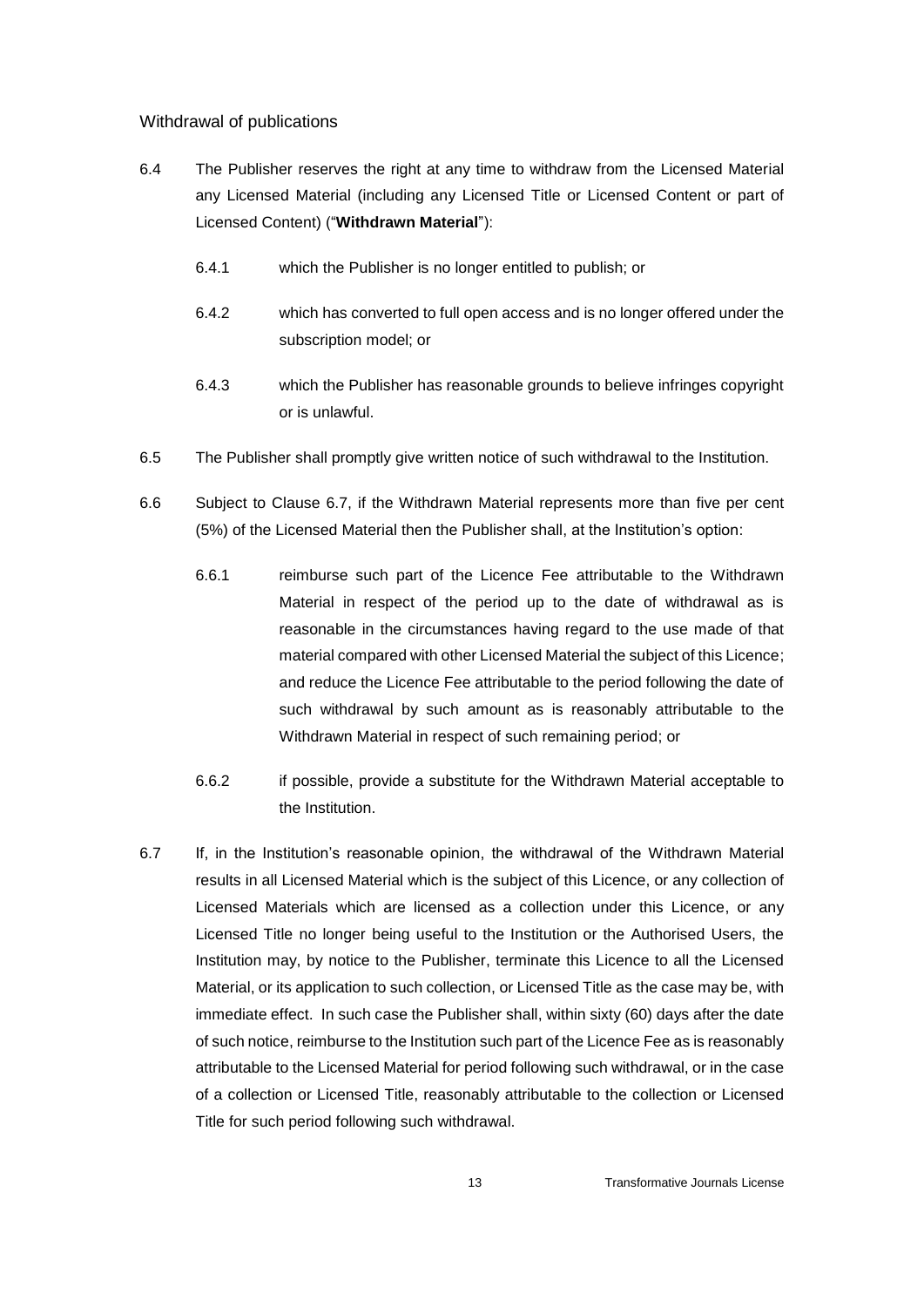#### <span id="page-14-0"></span>**7 RESPONSIBILITIES OF THE PUBLISHER: AUTHORISED USERS**

- 7.1 The Publisher shall not require Authorised Users to enter into an end user licence or other terms and conditions of use in connection with their access to or use of the Licensed Material under this Licence or otherwise impose any restrictions on an Authorised User's use of the Licensed Material other than provided in this Licence. No such end user licence or terms or conditions or restrictions sought to be imposed shall be of any effect; provided that, where the licence the Publisher has in relation to specific Licensed Content has more restricted rights than Permitted Use, it shall make that clear in the Offer and in the Metadata for the Licensed Title or Licensed Content and notify the Authorised User on access to the Licensed Content.
- 7.2 The Publisher shall not, and shall not seek to, collect Personal Data in relation to any Authorised User other than as is reasonably and properly required for the administration of this Licence, and shall fully comply with its obligations under the applicable Data Protection Laws in relation to the collection, use and retention, and any other processing of any such Personal Data.

# **8 RESPONSIBILITIES OF THE PUBLISHER: INFORMATION AND LIBRARY MANAGEMENT STANDARDS**

8.1 During the Subscription Period, the Publisher shall use reasonable efforts to implement the standards and other provisions of [Licence Schedule 3.](#page-30-0)

#### <span id="page-14-1"></span>**9 RESPONSIBILITIES OF INSTITUTION**

- 9.1 The Institution shall:
	- 9.1.1 provide passwords and other confidential Authentication Information only to Authorised Users and take reasonable steps to prevent Authorised Users from providing such Authentication Information to anyone else;
	- 9.1.2 provide to the Publisher lists of valid IP addresses for the purpose of managing access to the Licensed Material and update those lists regularly as agreed by the parties from time to time;
	- 9.1.3 use reasonable efforts to ensure that only Authorised Users are permitted access to the Licensed Material;
	- 14 Transformative Journals License 9.1.4 inform the Authorised Users about the conditions of use of the Licensed Material provided for in this Licence and to the extent that such terms apply to them, use reasonable efforts to ensure that all Authorised Users are made aware of and undertake to abide by the terms of this Licence; and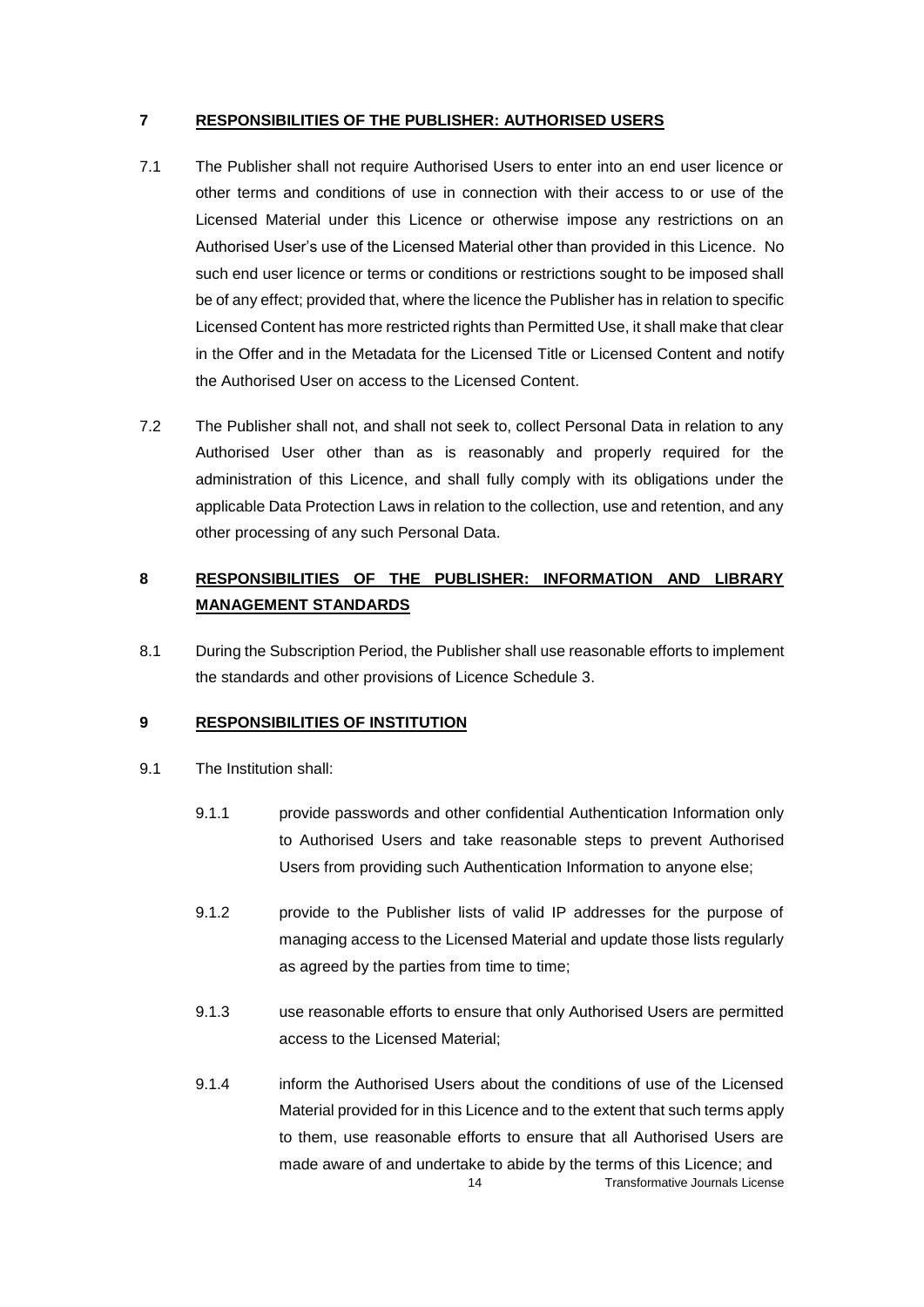- 9.1.5 configure the computer system through which the Licensed Material used by the Institution and Authorised Users, and put in place procedures, in accordance with reasonably appropriate accepted standards, for the purpose of preventing access to the Licensed Material by any person other than an Authorised User.
- 9.2 The Institution shall use reasonable efforts to monitor compliance with the terms of this Licence and shall promptly notify the Publisher, providing full particulars (to the extent that it is not prohibited by law or contractual obligation from doing so), on becoming aware of any of the following:
	- 9.2.1 any unauthorised access to or use of the Licensed Material or unauthorised use of Authentication Information; or
	- 9.2.2 any act by an Authorised User which gives rise to a breach of this Licence.
- 9.3 As soon as the Institution is aware of any breach of the terms of this Licence, the Institution shall:
	- 9.3.1 take reasonable steps to investigate such breach for the purpose of ensuring that the relevant activity ceases and preventing any recurrence; and
	- 9.3.2 if the Institution considers this appropriate, take steps against the individual concerned in accordance with the Institution's disciplinary procedure

but the Institution shall not have any other liability for any breach relating to the security of the Secure Network or use by Authorised Users of any Licensed Material.

### <span id="page-15-0"></span>**10 CONTINUING LICENSED MATERIAL**

- 10.1 The Institution shall have Continuing Access Rights in respect of:
	- 10.1.1 all Licensed Content published in any Licensed Title during the Subscription Period;
	- 10.1.2 all other Licensed Content published in any Licensed Title to which archival or continuing access rights apply; and
	- 10.1.3 all Previously Subscribed Material.
- <span id="page-15-1"></span>10.2 No later than the end of the Subscription Period or other termination or expiry of this Licence, the Publisher shall make the Continuing Licensed Material (including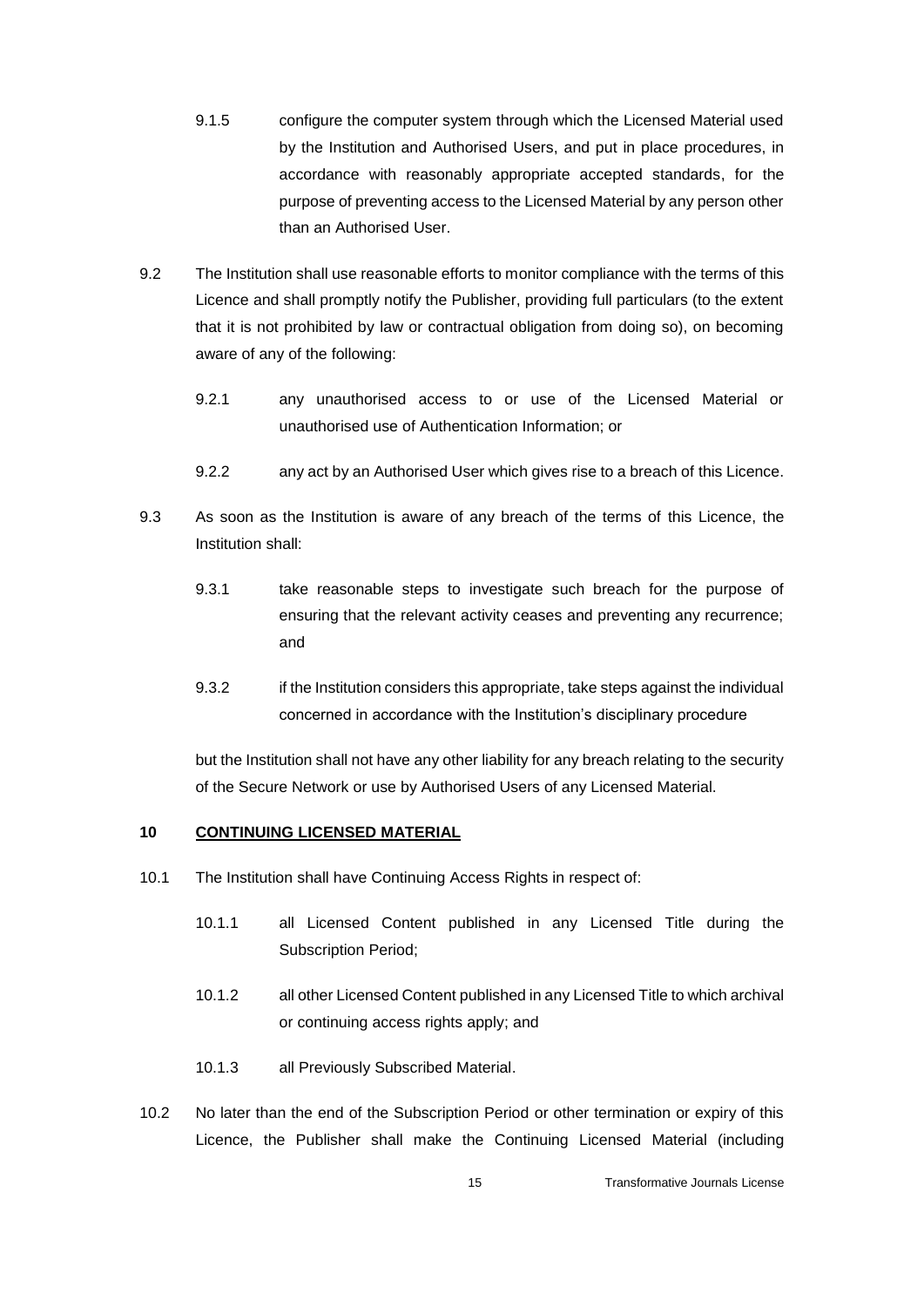Continuing Licensed Content) available for access and Permitted Use by the Institution and its Authorised Users without charge, at the Institution's option by:

- <span id="page-16-2"></span>10.2.1 by means of the Publisher Platform; or
- <span id="page-16-3"></span>10.2.2 on a third-party archive platform in accordance with paragraph 1(c) of Licence Schedule 4, reasonably agreed with the Institution, full details (including sufficient authority and information to access the same) of which the Publisher shall have provided to the Institution; or
- <span id="page-16-1"></span>10.2.3 otherwise within five Working Days after the date of such notice at any time, by providing to the Institution the electronic copies in reasonably agreed industry standard format of the Continuing Licensed Material.

The Institution may give notice to the Publisher from time to time which option it elects at that time, and, subject to Clause [10.5,](#page-16-0) the Publisher will promptly give effect to that election.

- 10.3 Continuing Licensed Content made available under Clauses 10.2.2 o[r 10.2.3](#page-16-1) may omit additional online features not provided with the print versions of such content.
- <span id="page-16-4"></span>10.4 On receipt by the Institution of copies of the Continuing Licensed Material under Clause [10.2.3,](#page-16-1) the Institution shall be entitled, for the Continuing Use Period, to:
	- 10.4.1 Mount the Continuing Licensed Material on a Secure Network operated by or on behalf of the Institution for the purposes set out in Clause [2.1.2;](#page-7-0) and
	- 10.4.2 make such copies of, and/or re-format, the Continuing Licensed Material to ensure that access and Permitted Use of the Continuing Licensed Material can continue uninterrupted throughout the Continuing Use Period.
- <span id="page-16-0"></span>10.5 If the Publisher gives written notice that it will no longer provide access on the Publisher Platform in accordance with Clause [10.2.1,](#page-16-2) or on an alternative archive platform in accordance with [10.2.2,](#page-16-3) the Publisher shall continue to make the Continuing Licensed Material available by means of the Publisher Platform until the earlier of (a) the expiry of 30 Working Days after the date of any notice or (b) written notice by the Institution that it no longer requires the Publisher to make the Continuing Licensed Material available by means of the Publisher Platform.
- 10.6 At the start of the Continuing Use Period the Publisher shall provide the Institution with a list confirming all Continuing Licensed Content and all Continuing Licensed Material.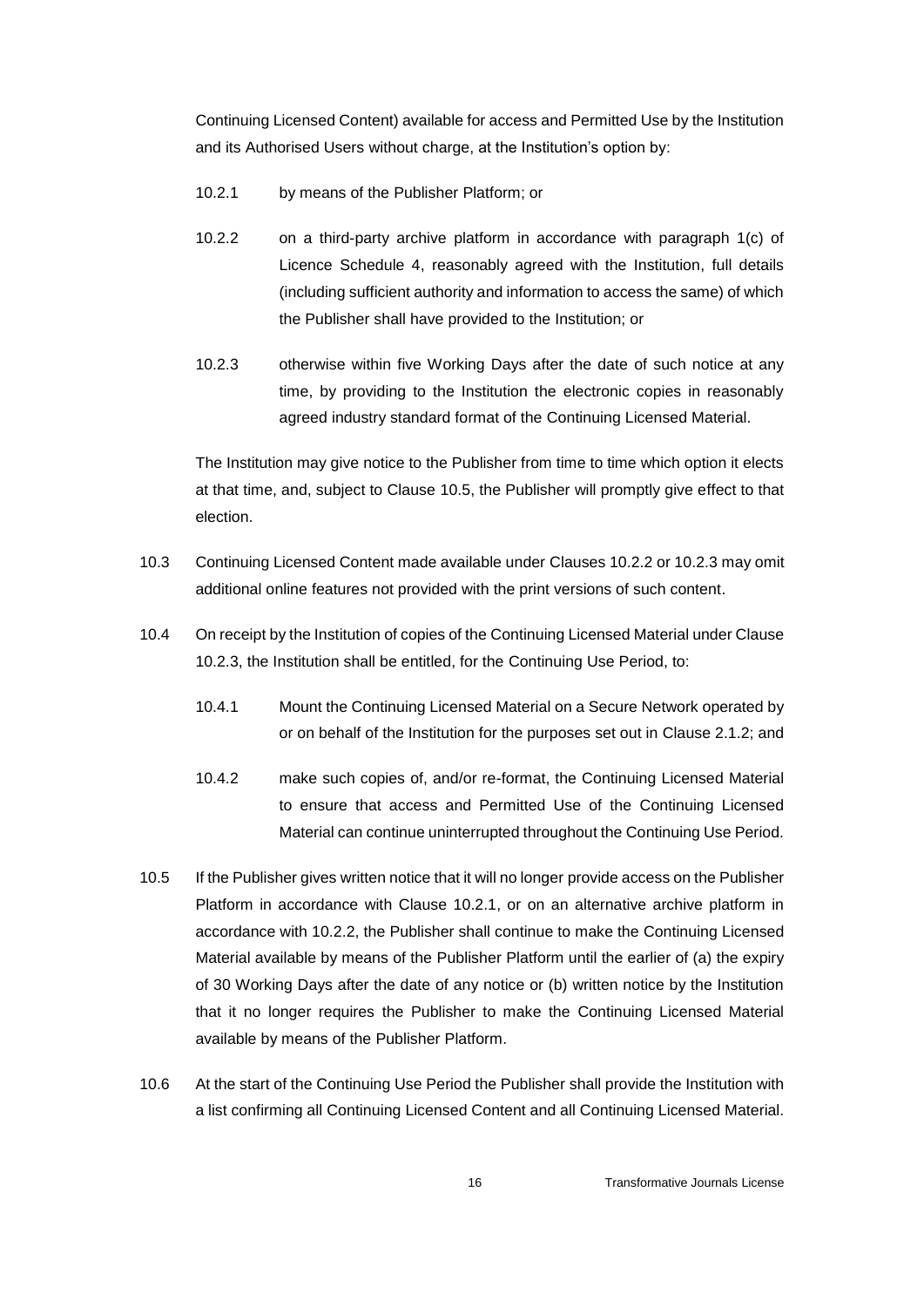#### **11 FEES AND PAYMENT**

- 11.1 The Institution shall pay to the Publisher the Licence Fee set out in [Licence Schedule](#page-27-0)  [1.](#page-27-0)
- 11.2 All sums specified under this Licence, unless otherwise stated, are exclusive of VAT and any other similar or equivalent taxes or duties, where applicable, and any applicable VAT will be payable in addition.

### **12 TERM AND TERMINATION**

- 12.1 Subject to Clauses [12.2](#page-17-0) to [12.5,](#page-18-0) this Licence shall commence upon 1 January 2022 and will remain in full force and effect until 31 December 2023, unless terminated earlier as provided for with this Clause 11, until the expiry of the Subscription Period.
- <span id="page-17-0"></span>12.2 The Institution shall have the right to terminate this Licence during the Subscription Period, by giving not less than 60 (sixty) days' written notice to the Publisher, such notice to expire on at the end of the relevant Subscription Year.
- <span id="page-17-1"></span>12.3 Without affecting any other right or remedy available to it, either party may terminate this Licence with immediate effect by giving written notice to the other party if:
	- 12.3.1 the other party becomes insolvent, admits insolvency or a general inability to pay its debts as they become due, has appointed a receiver or administrative receiver over it or over any part of its undertaking or assets, passes a resolution for winding up other than a bona fide plan of solvent amalgamation or reconstruction, files a petition for protection under any applicable bankruptcy code, or has filed against it or becomes subject to an insolvency petition in bankruptcy or an order to that effect;
	- 12.3.2 the other party commits a material or persistent breach of any term of this Licence which breach is irremediable or, if such breach is remediable, fails to remedy that breach within a period of sixty (60) days after being notified in writing to do so.
- <span id="page-17-2"></span>12.4 Without affecting any other right or remedy available to it, the Institution may terminate this Licence with immediate effect by giving written notice to the Publisher if the Publisher:
	- 12.4.1 has committed a breach of Clause [6](#page-11-2) and fails remedy that breach within a period of sixty (60) days after being notified in writing to do so; or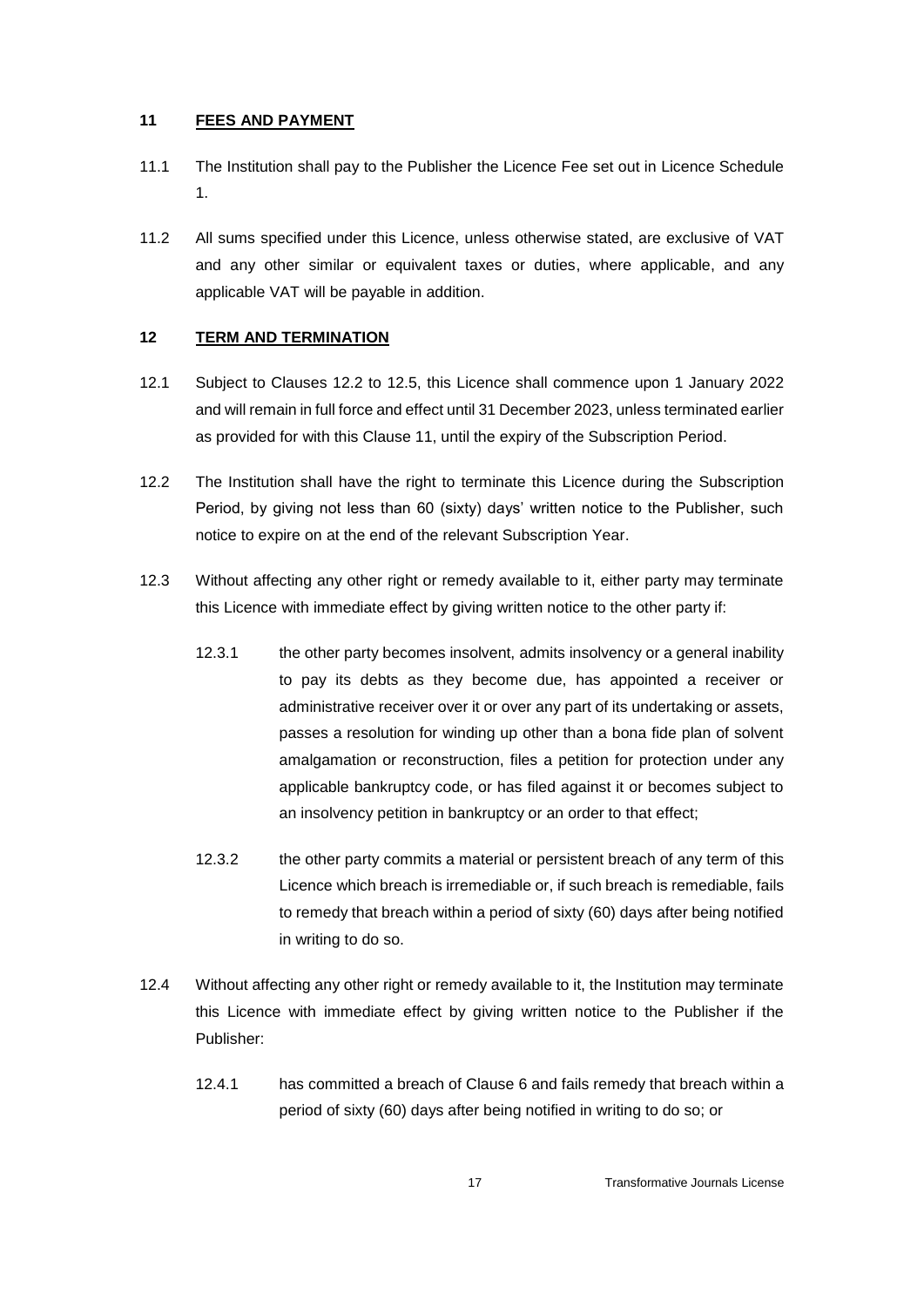- 12.4.2 is no longer entitled to make the Licensed Material available for access and Permitted Use by the Institution and Authorised Users.
- <span id="page-18-0"></span>12.5 Without affecting any other right or remedy available to it, the Publisher may terminate this Licence with immediate effect by giving written notice to the Institution if the Institution:
	- 12.5.1 fails to pay any undisputed amount due under this Licence on the due date for payment and remains in default for not less than sixty (60) days after being notified in writing to make such payment;
	- 12.5.2 wilfully and repeatedly infringes, or wilfully permits Authorised Users repeatedly to infringe, the copyright in the Licensed Material; or
	- 12.5.3 has committed a breach of Clause [4](#page-10-0) (*Restrictions*) or Clause 9.1 (*Responsibility of Institution*) and fails remedy that breach within a period of sixty (60) days after being notified in writing to do so.
- 12.6 For the avoidance of doubt the Institution shall not be deemed to be in breach of this Licence on the grounds that an act of an Authorised User, if carried out by the Institution, would have been a breach of this Licence, without prejudice to any express obligations applicable to the Institution under this Licence.

### **13 CONSEQUENCES OF TERMINATION**

- 13.1 On expiry or termination of this Licence for any reason and subject to any express provisions set out elsewhere in this Licence (including Clauses [2.1.2](#page-7-0) (*Licence Grant/Continuing Licensed Material*) and [10](#page-15-0) (*Continuing Licensed Material*)):
	- 13.1.1 all rights and licences granted pursuant to this Licence shall cease and the Institution shall cease to access and use, and permit access to and use of, the Licensed Material; and
	- 13.1.2 the Publisher shall cease to make available Licensed Material for access and use by the Institution and Authorised Users

provided that the Institution may retain and use, and permit the use of, Metadata, and that copies of parts of the Licensed Material made by the Institution or Authorised Users in accordance with this Licence may be retained, subject to the terms of Clauses 3 and 4 to the extent that these are applicable.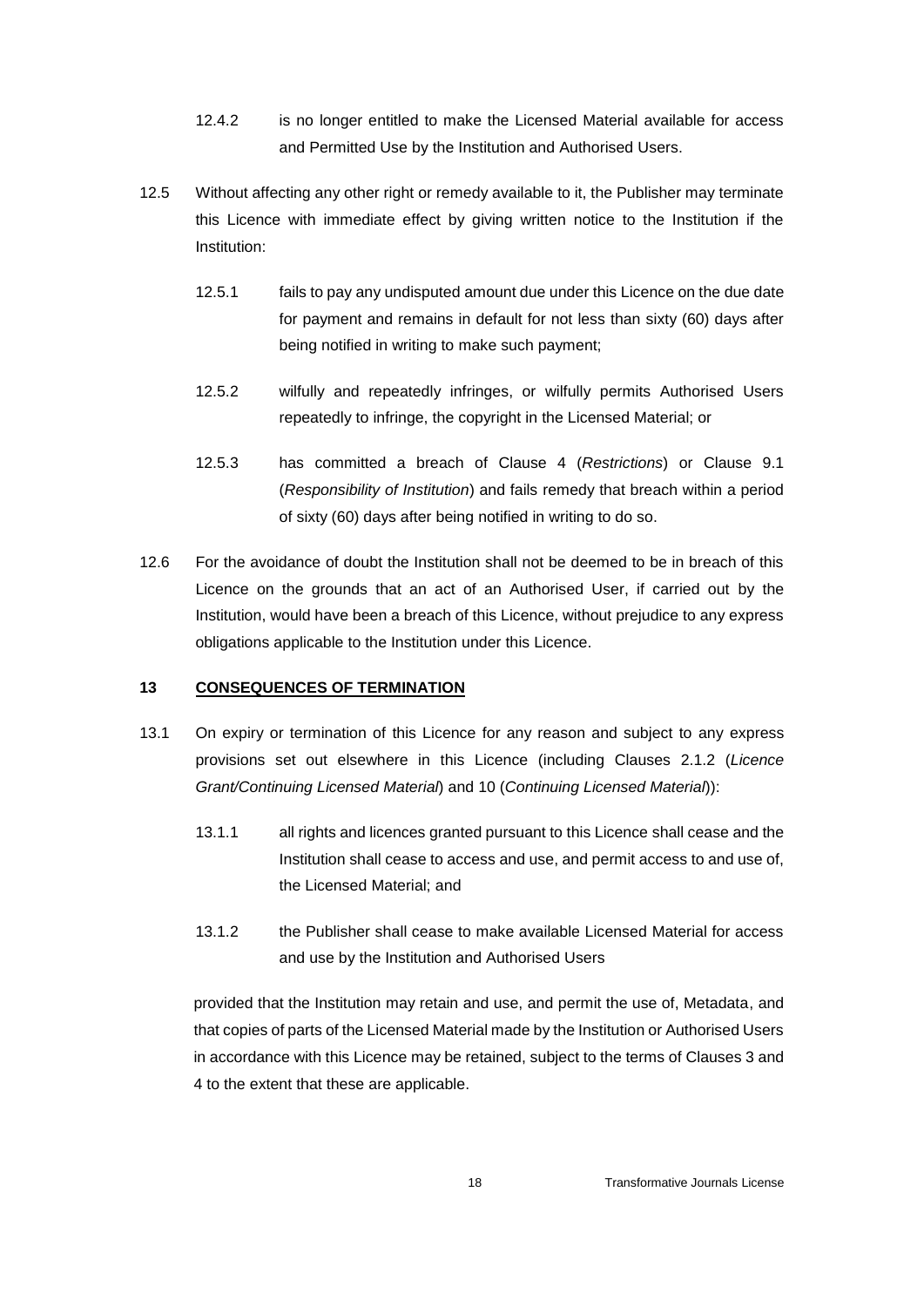- 13.2 On any termination by the Institution under Clause [12.3](#page-17-1) or Clause 12.6 the Publisher shall reimburse such part of the Licence Fee which has been paid by the Institution and is in respect of any remaining part of the Subscription Period.
- 13.3 Any provision of this Licence that expressly or by implication is intended to come into or continue in force on or after termination or expiry of this Licence (including Clauses [2.1.2,](#page-7-0) [2.2,](#page-7-4) [4,](#page-10-0) [6.1.2,](#page-11-1) [0,](#page-11-3) [6.3](#page-12-0) to [6.7,](#page-13-0) [7,](#page-14-0) [9,](#page-14-1) [10,](#page-15-0) and 13 to [22\)](#page-25-0) shall continue in force.
- 13.4 Termination or expiry of this Licence shall not affect any rights, remedies, obligations or liabilities of the parties that have accrued up to the date of termination or expiry, including the right to claim damages in respect of any breach of this Licence which existed at or before the date of termination or expiry.

# **14 ACKNOWLEDGEMENT AND PROTECTION OF INTELLECTUAL PROPERTY RIGHTS**

- 14.1 Subject to Clause 14.2, the Institution acknowledges that all copyright in the Licensed Material are the exclusive property of the Publisher or its licensors and that this Licence does not assign or transfer to the Institution any right, title or interest in such copyright except for the right to access and use the Licensed Material in accordance with the terms and conditions of this Licence. The Publisher acknowledges that all copyright in the Open Access Articles are the exclusive property of the author(s) and that this Licence does not assign or transfer to the Publisher any right, title or interest in such copyright except for the right to publish the Open Access Articles under the terms and conditions of the Creative Commons licence chosen by the Eligible Author.
- 14.2 The Publisher hereby acknowledges that any copyright and database rights arising from any computational analysis (including any text mining/data mining) of the Licensed Material referred to in Clause [3.2.9](#page-9-1) shall, as between the Institution and Authorised User on the one hand, and the Publisher (and any licensor of the Publisher or other rights holder in the Licensed Materials), on the other, be the property of the relevant Authorised Users or the Institution, as the case may be.
- 14.3 For the avoidance of doubt, the Publisher hereby acknowledges that any database rights created by the Institution as a result of exercising any rights in relation to Metadata under Clause [3.1.1](#page-7-5) or Mounting the Licensed Material as referred to in Clause [10.4](#page-16-4) shall be the property of the Institution.

### **15 REPRESENTATION, WARRANTIES AND INDEMNITIES**

15.1 The Publisher warrants to the Institution that: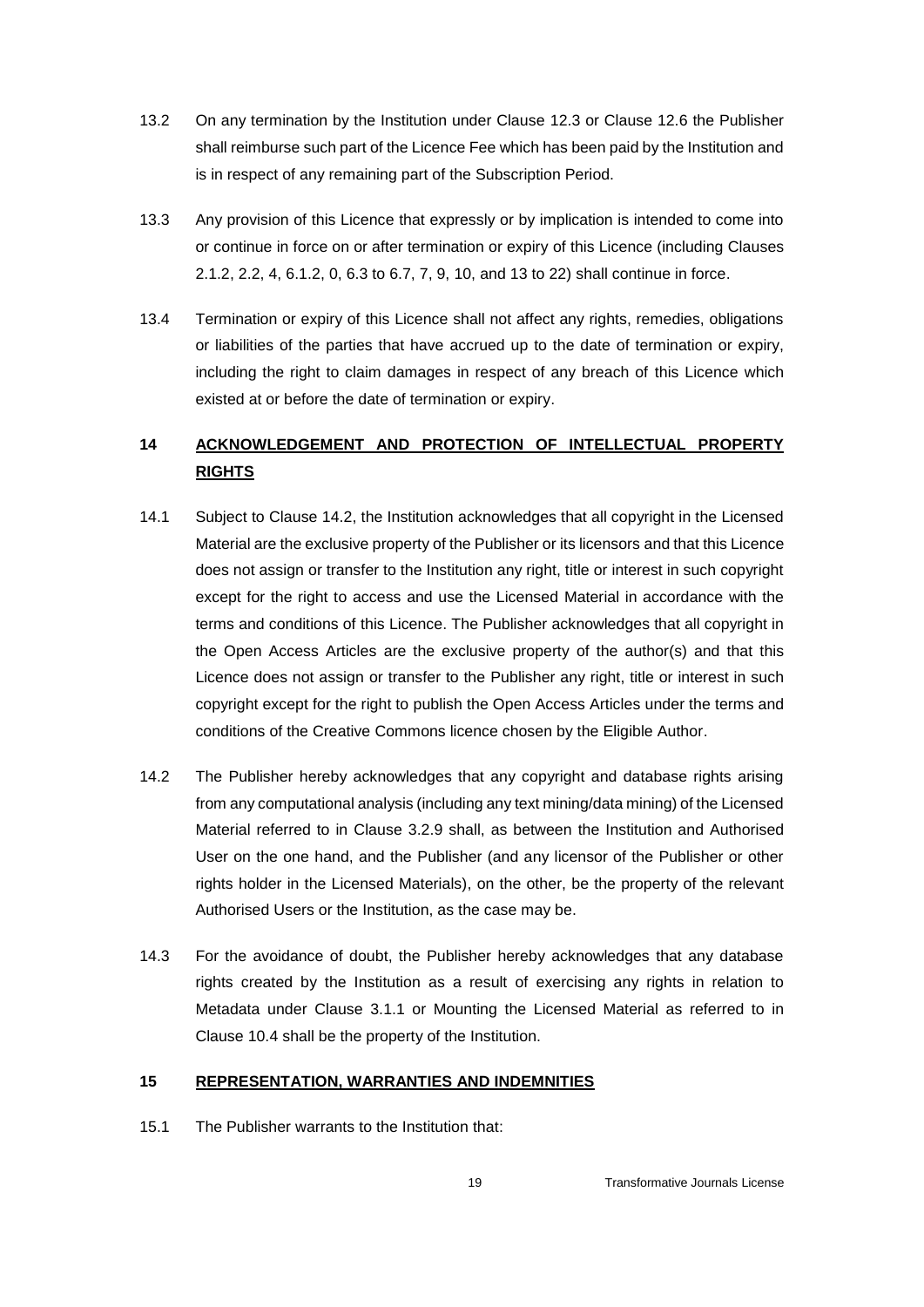- 15.1.1 all intellectual property rights in the Licensed Material are owned by or validly licensed to the Publisher and that the Permitted Use of the Licensed Material will not infringe any intellectual property of any person; and
- 15.1.2 the content of the Licensed Material is not unlawful.
- <span id="page-20-0"></span>15.2 The Publisher shall indemnify the Institution (for itself and for the benefit of any Authorised Users) against all liabilities, costs, expenses, damages and losses (including any direct, indirect or consequential losses, loss of profit, loss of reputation and all interest, penalties and reasonable legal costs (calculated on a full indemnity basis) and all other reasonable professional costs and expenses) suffered or incurred by the Institution or Authorised Users arising out of or in connection with any claim by or action brought by any third party that the access and Permitted Use by the Institution or by any Authorised User in accordance with this Licence infringes the intellectual property rights of that third party.
- 15.3 In relation to any claim made or action brought to which Clause 15.2 applies, the Institution shall:
	- 15.3.1 promptly give the Publisher written notice;
	- 15.3.2 give the Publisher immediate and complete control of the defence and settlement of such claim provided that the Publisher gives the Institution reasonable security in respect of any liability the Institution may have in respect of such claim or action and any indemnity to which the Institution may be entitled under Clause 15.2; and
	- 15.3.3 give the Publisher all reasonable assistance with the defence and settlement of such claim.
- 15.4 The indemnity in Clause 15.2 will not apply to the extent that the relevant claim arises as a result of any change, alteration or amendment in any way to any Licensed Material by the Institution or any Authorised User.
- 15.5 While the Publisher has no reason to believe that there are any inaccuracies or defects in the information contained in the Licensed Material the Publisher makes no representation and gives no warranty, express or implied, with regard to the information contained in or in any part of the Licensed Material including the fitness of such information or part for any purposes whatsoever and, subject to Clauses 15.2 the Publisher accepts no liability for loss suffered or incurred by the Institution or Authorised Users as a result of their reliance on the Licensed Material.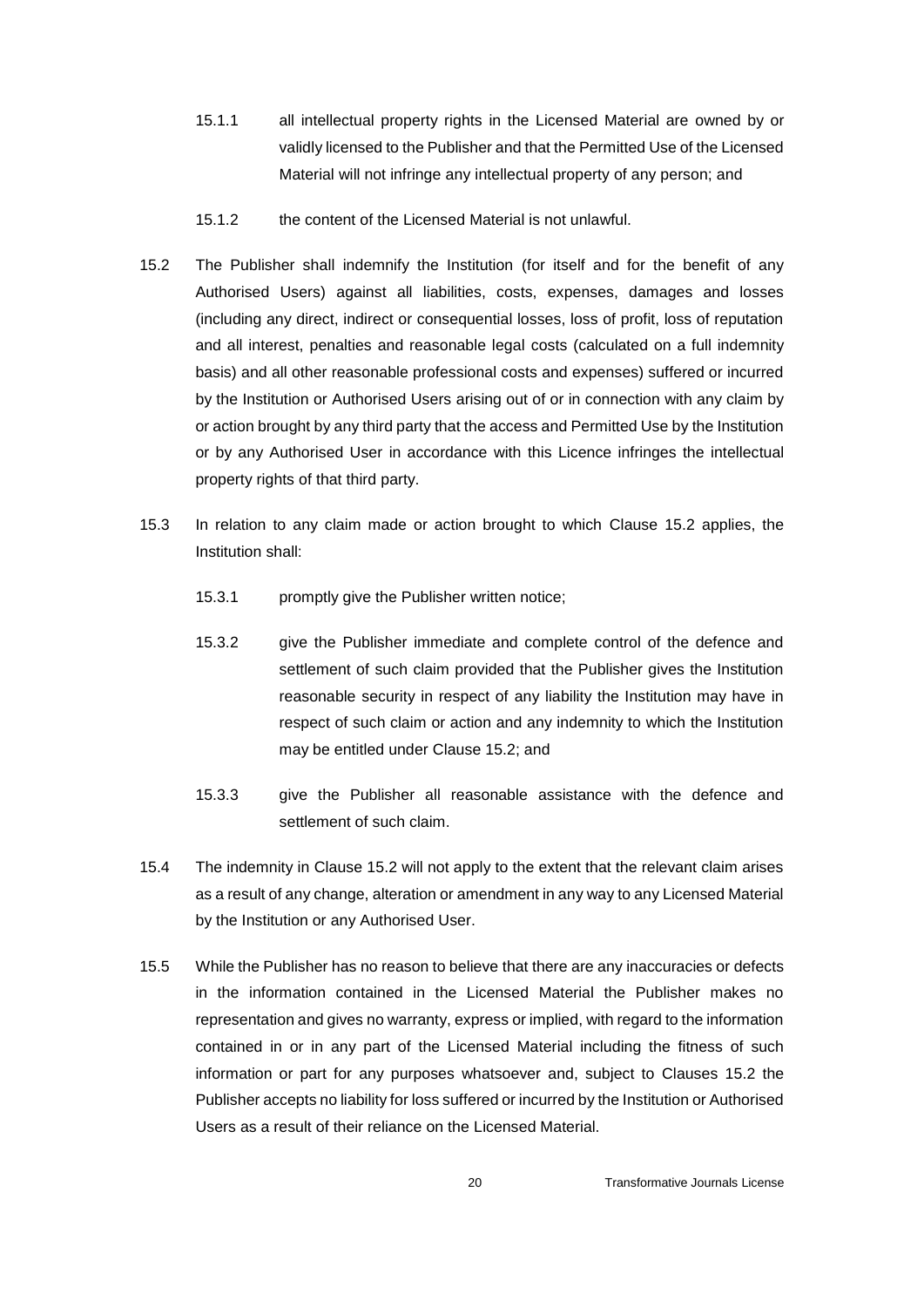- 15.6 In relation to any claim or action referred to in Clause [15.2,](#page-20-0) or any other claim by a third party of which the Institution becomes aware, that the access to or use of any Licensed Material infringes any copyright, the Publisher may at its option and expense, and on written notice to the Institution (and without prejudice to the Institution's rights under Clause [6.4](#page-13-1) (*Withdrawing Material*) or Clause [15.2](#page-20-0) (*Infringement Indemnity*), remove such Licensed Material from the Licensed Material or obtain for the Institution the right to continue accessing and using such Licensed Material in accordance with this Licence.
- 15.7 Nothing in this Licence shall make the Institution liable for any act by any Authorised User which gives rise to a breach of the terms of this Licence, provided that the Institution did not cause or knowingly assist or condone the continuation of such breach after becoming aware of an actual breach having occurred.
- 15.8 Except as provided for in Clause 15.1 or [15.2,](#page-20-0) neither the Institution nor any Authorised User nor the Publisher will be liable to the other in contract or negligence or otherwise for:
	- 15.8.1 any special, indirect, incidental, punitive or consequential damages; or
	- 15.8.2 loss of direct or indirect profits, business, contracts, revenue or anticipated savings; or
	- 15.8.3 for any increased costs or expenses.
- 15.9 No party excludes or limits its liability under this Licence for:
	- 15.9.1 death or personal injury to the extent it results from its negligence, or that of its employees or agents in the course of their engagement; or
	- 15.9.2 its own fraud or that of its employees or agents in the course of their engagement.

#### **16 FORCE MAJEURE**

16.1 Without prejudice to Clause [15.2,](#page-20-0) neither party shall have any liability under or be deemed to be in breach of this Licence for any failure to perform any term or condition of this Licence which result from circumstances beyond the reasonable control of such party, including war, strikes, flood, governmental restrictions, power, telecommunications or Internet failures or damage to or destruction of any network facilities not arising from an act or omission of such party or its employees or contractors ("Force Majeure Event").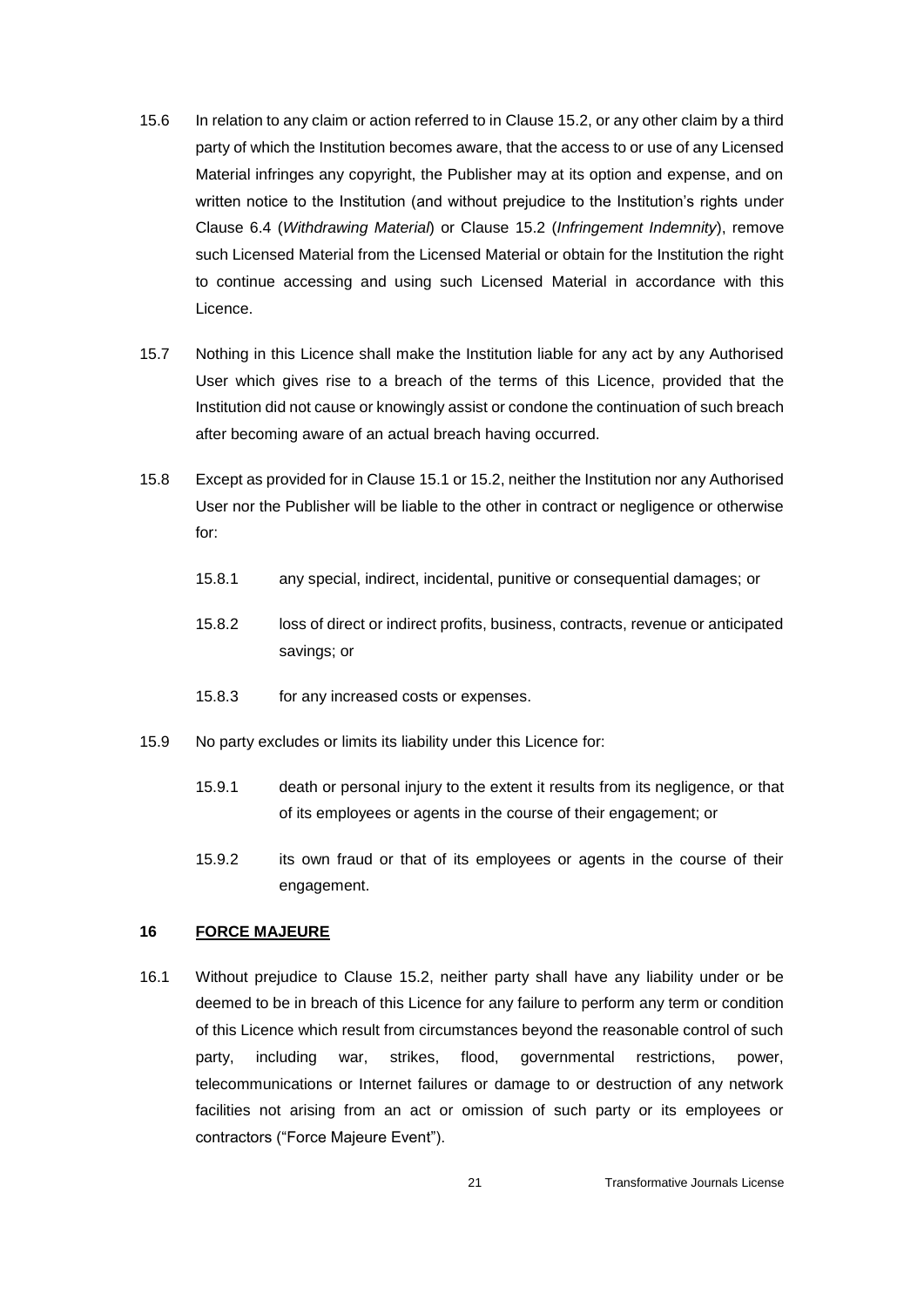- <span id="page-22-0"></span>16.2 Each party shall promptly notify the other party in writing of any Force Majeure Event which is causing delay or failure in performance of such party's obligations under this Licence, or will or is likely to do so, including the date on which it started, its likely or potential duration, and the effect of the Force Majeure Event on its ability to perform any of its obligations under this Licence, and use all reasonable endeavours to mitigate the effect of the Force Majeure Event on the performance of its obligations.
- 16.3 Provided it has complied with Clause [16.2,](#page-22-0) if a party is prevented, hindered or delayed in or from performing any of its obligations under this Licence by a Force Majeure Event ("**Affected Party**"), the Affected Party shall not be in breach of this Licence or otherwise liable for any such failure or delay in the performance of such obligations. The time for performance of such obligations shall be extended accordingly.
- 16.4 If a Force Majeure Event prevents, hinders or delays the Affected Party's performance of its obligations for a continuous period of more than 60 (sixty) days, the party not affected by the Force Majeure Event may terminate this Licence by giving 14 days' written notice to the Affected Party.

### **17 ASSIGNMENT**

- <span id="page-22-2"></span>17.1 Subject to Clauses [17.2](#page-22-1) and 17.3 this Licence is personal to the parties and neither party shall assign, transfer, mortgage, charge, subcontract, declare a trust over or deal in any other manner with any of its rights and obligations under this Licence, without the prior written consent of the other party, such consent shall not be unreasonably withheld or delayed.
- <span id="page-22-1"></span>17.2 If the Institution merges with any other institution or transfers the whole or part of its activities as an institution to another institution, the Institution or successor Institution (as the case may be), and the Authorised Users who were Authorised Users through the Institution, shall be entitled to receive the benefit of this Licence, subject to remaining bound by the obligations under this Licence:
	- 17.2.1 in respect of the Licensed Material, for the remainder of the current Subscription Period; and
	- 17.2.2 in respect of the Continuing Licensed Material, in perpetuity.
- 17.3 If the Publisher is subject to any merger or acquisition, or if the Publisher or any licensor or other owner of any rights in any Licensed Material relevant to the licences or rights granted under this Licence transfers or grants any rights inconsistent with the Institution's rights under this Licence, this Licence shall continue in effect, and the Publisher shall procure that any such transfer or grant of rights is subject to the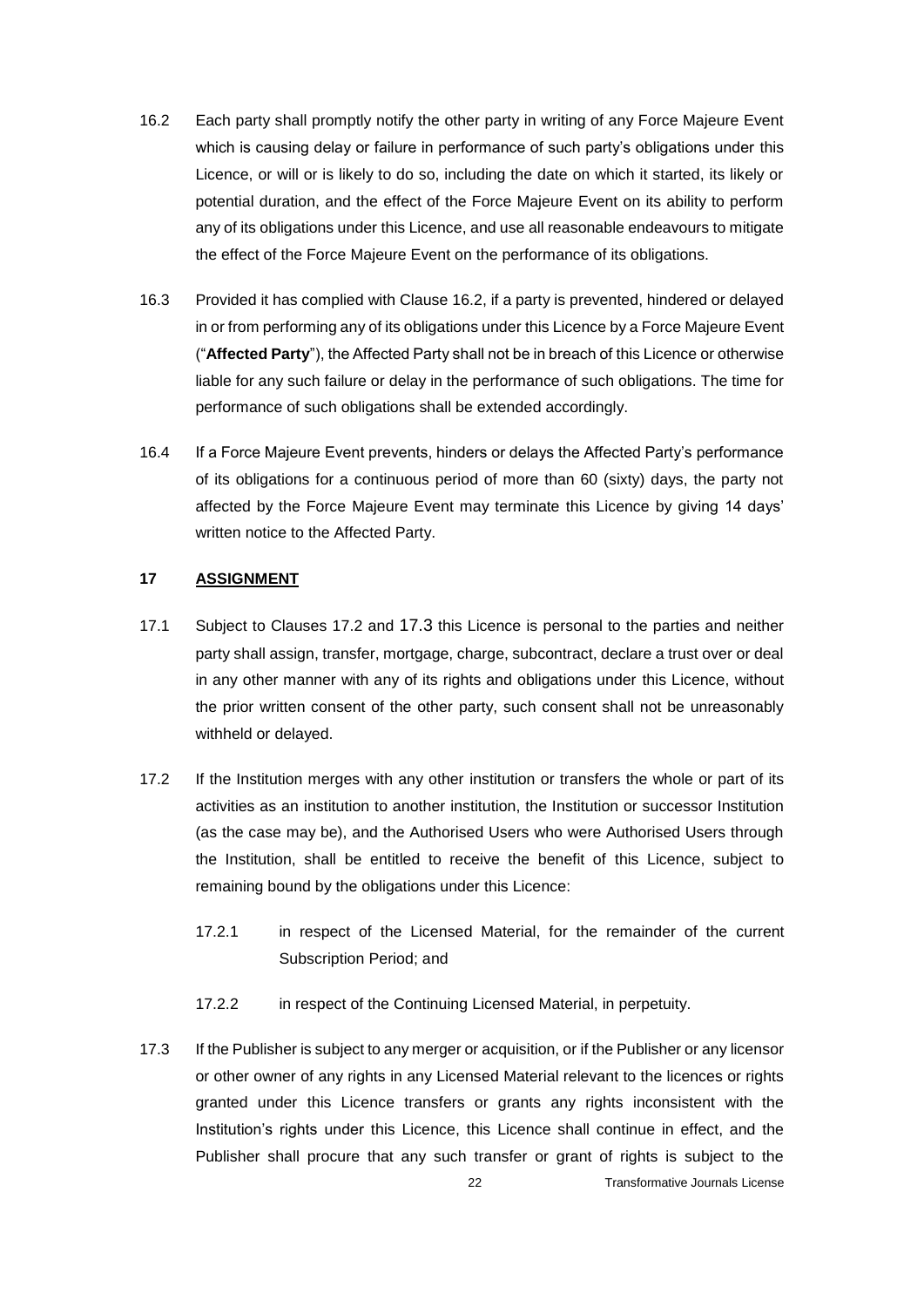Institution's rights under this Licence or that the Institution is compensated in such amount as may be fair and reasonable in the circumstances in respect of the loss of any such rights which cannot be preserved for the Institution.

17.4 In any assignment to which the other party has given consent under Clause [17.1,](#page-22-2) the assigning party shall procure and ensure that the assignee shall assume all rights and obligations of the assigning party under this Licence and agrees to be bound to all the terms of this Licence.

#### <span id="page-23-2"></span>**18 GOVERNING LAW AND JURISDICTION**

- 18.1 This Licence and any dispute or claim (including non-contractual disputes or claims) arising out of or in connection with it or its subject matter or formation shall be governed by and construed in accordance with the law of the State of New York.
- 18.2 The parties irrevocably agree that any dispute arising out of or in connection with this Licence will be subject to and within the jurisdiction of the State of New York.

#### **19 DISPUTE RESOLUTION**

- <span id="page-23-0"></span>19.1 If any dispute arises out of or in connection with this Licence or the performance, validity or enforceability of it ("Dispute"), the parties shall attempt to settle it by negotiation. To this end they shall use their respective reasonable endeavours to consult or negotiate with each other in good faith, and recognising their mutual interests, attempt to reach a just and equitable settlement satisfactory to both parties. Negotiations shall be conducted between the Managing Director (or equivalent position) of the Publisher, or its nominated representative, and the current General Manager (or equivalent post) of the Institution, or their nominated representative.
- 19.2 If the dispute cannot be resolved by the parties within one month of being escalated as referred to in Clause [19.1,](#page-23-0) the dispute may by agreement between the parties be referred to a neutral adviser or mediator (the "Mediator") chosen by agreement between the parties. All negotiations connected with the dispute shall be conducted in confidence and without prejudice to the rights of the parties in any further proceedings.
- 19.3 Where the parties agree that a Dispute would best be resolved by the decision of an independent expert, they will use reasonable efforts to agree upon the nature of the expert required, on the appointment of the expert and, with the expert, the terms of his appointment
- <span id="page-23-1"></span>19.4 Any person to whom a reference is made under Clause 19.3 shall act as expert and not as an arbitrator and his decision (which shall be given by the expert in writing and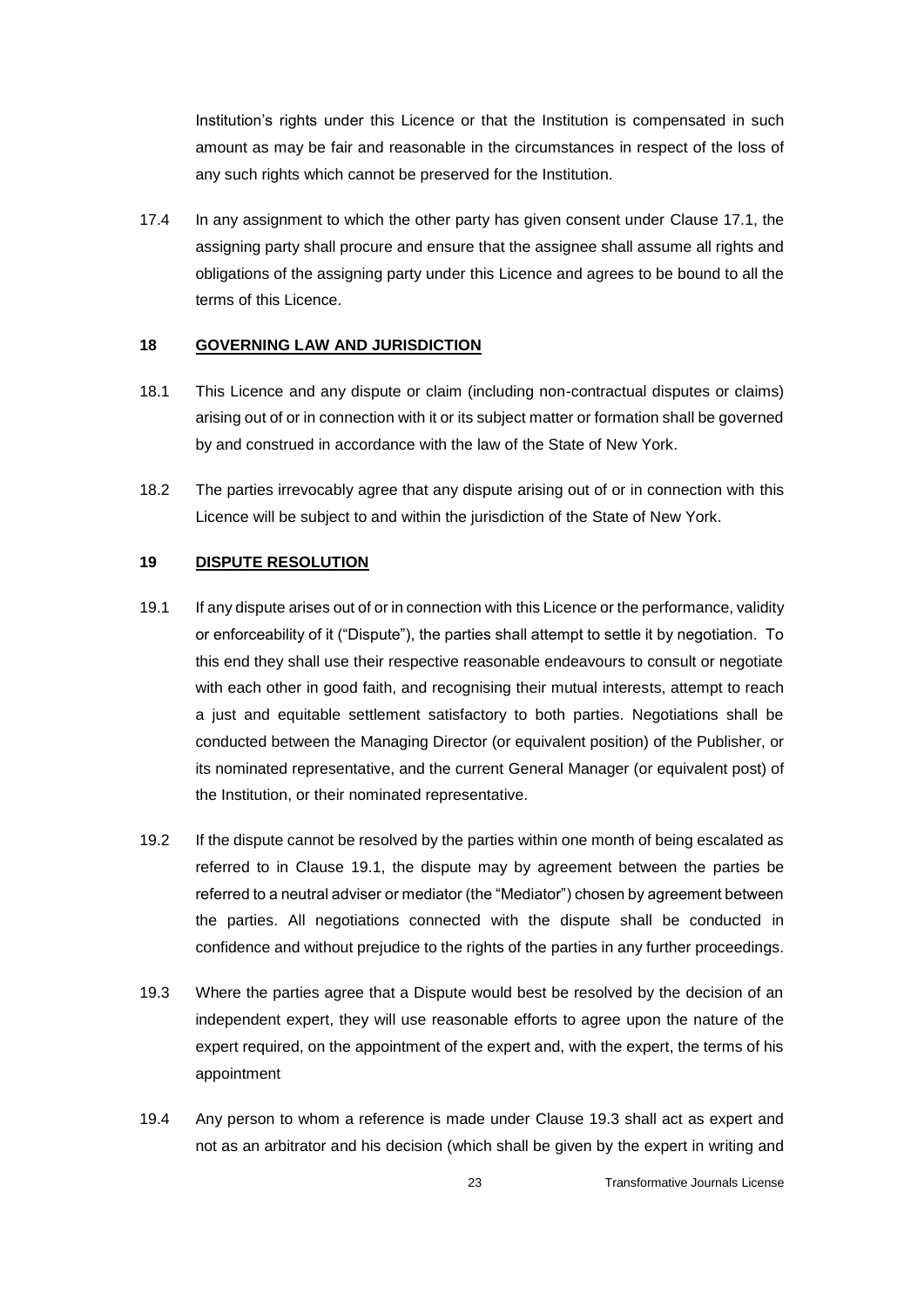shall state the reasons for the decision) shall be final and binding on the parties except in the case of manifest error or fraud.

- 19.5 Each party shall provide such expert with such information and documentation as the expert may reasonably require for the purposes of forming his or her decision.
- 19.6 The costs of the expert shall be borne by the parties in such proportions as the expert may determine to be fair and reasonable in all circumstances or, if no determination is made by the expert, by the parties in equal proportions.
- 19.7 Subject to Clause [19.1,](#page-23-0) except where urgent interim measures are sought, and [19.4,](#page-23-1) nothing in this Clause 19 shall prevent either party commencing or continuing court proceedings in relation to the Dispute under Clause [18.](#page-23-2)

#### **20 NOTICES**

- 20.1 Any notice given to a party under or in connection with this Licence shall be in writing and shall be delivered by hand or email, or by pre-paid first-class post or other next Working Day delivery service at its address set out below:
	- 20.1.1 if to the Publisher:

Office of General Counsel Care/of Susan King Executive Director The Rockefeller University 1230 York Avenue New York, NY 10065 United States of America

20.1.2 if to the Institution:

Judit Casals Parladé Universitat de Barcelona CRAI. Digitalització de factures Gran Via de les Corts Catalanes, 585 08007 Barcelona Spain

20.1.3 Any notice or communication shall be deemed to have been received:

(i) if delivered by hand, on signature of a delivery receipt; or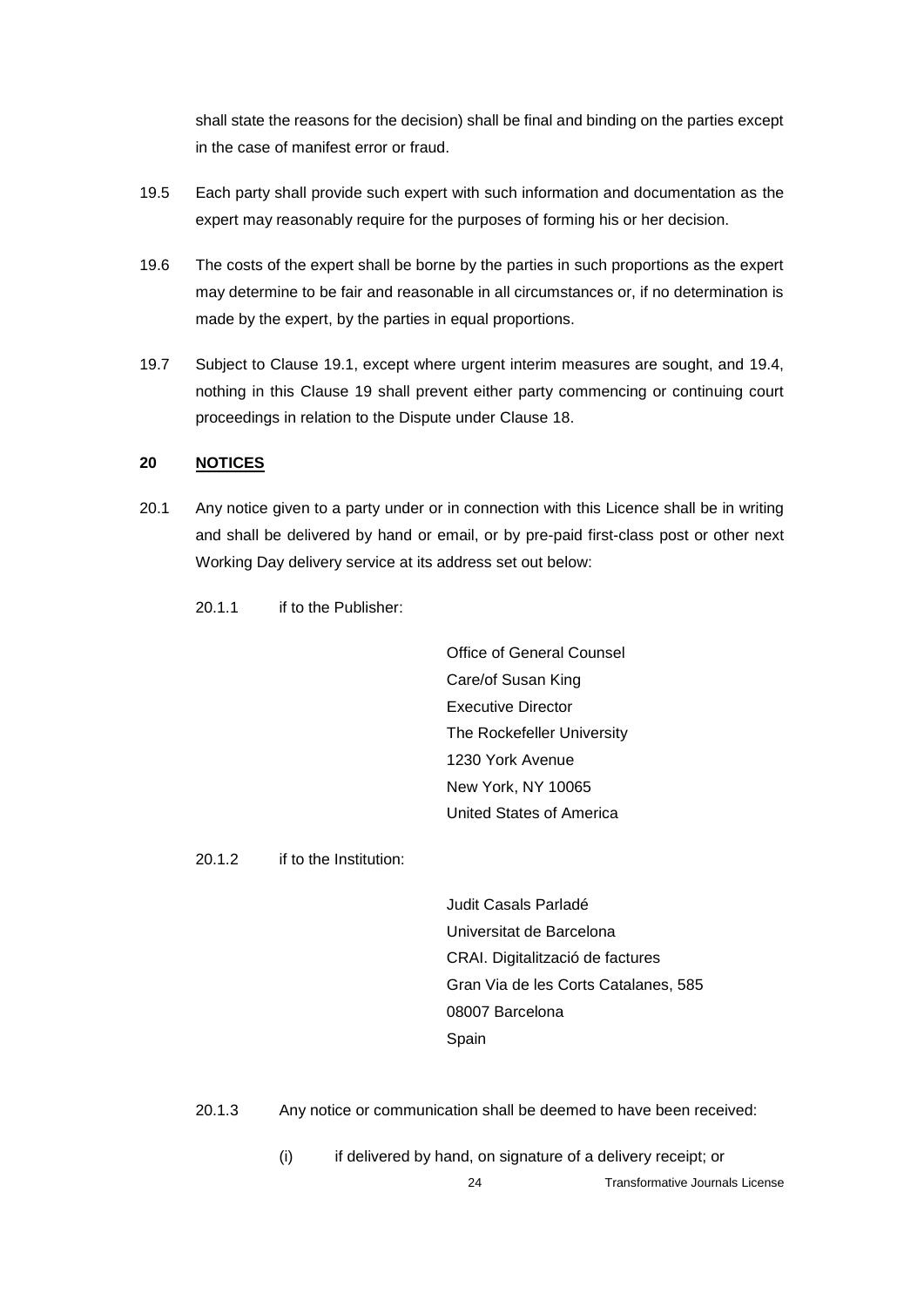- (ii) if sent by pre-paid first-class post or other next Working Day delivery service, at 9.00 am on the second Working Day after posting or at the time recorded by the delivery service; or
- (iii) if sent by email, on delivery of the email (as evidenced by a delivery receipt) if delivered during working hours on a Working Day, and otherwise on the first Working Day following delivery; or
- 20.2 This clause does not apply to the service of any proceedings or other documents in any legal action or, where applicable, any arbitration or other method of dispute resolution.

### **21 THIRD PARTY RIGHTS**

- 21.1 Except as expressly provided elsewhere in this Licence, a person who is not a party to this Licence is not intended to have any rights to enforce any term of this Licence.
- 21.2 The rights of the parties to terminate, rescind or agree any variation, waiver or settlement under this Licence are not subject to the consent of any other person, and a person who is not a party to this Licence shall not be entitled to require its consent to any amendment.

#### <span id="page-25-0"></span>**22 GENERAL**

- 22.1 This Licence, its Schedules, and Annexes constitute the entire agreement between the parties and supersede all prior communications, promises, assurances, warranties, representations and understandings and agreements (whether written or oral) relating to its subject matter, but without prejudice to any continuing rights and obligations arising under any prior formal licence agreements between the Institution and the Publisher.
- 22.2 This Licence may not be amended or modified except by agreement of both parties in writing.
- 22.3 Nothing in this Licence shall be construed to create any relationship of partnership, agency or employment between any of the parties.
- 22.4 If any provision or part-provision of this Licence is or becomes invalid, illegal or unenforceable, it shall be deemed modified to the minimum extent necessary to make it valid, legal and enforceable. If such modification is not possible, the relevant provision or part-provision shall be deemed deleted. Any modification to or deletion of a provision or part-provision under this clause shall not affect the validity and enforceability of the rest of this Licence.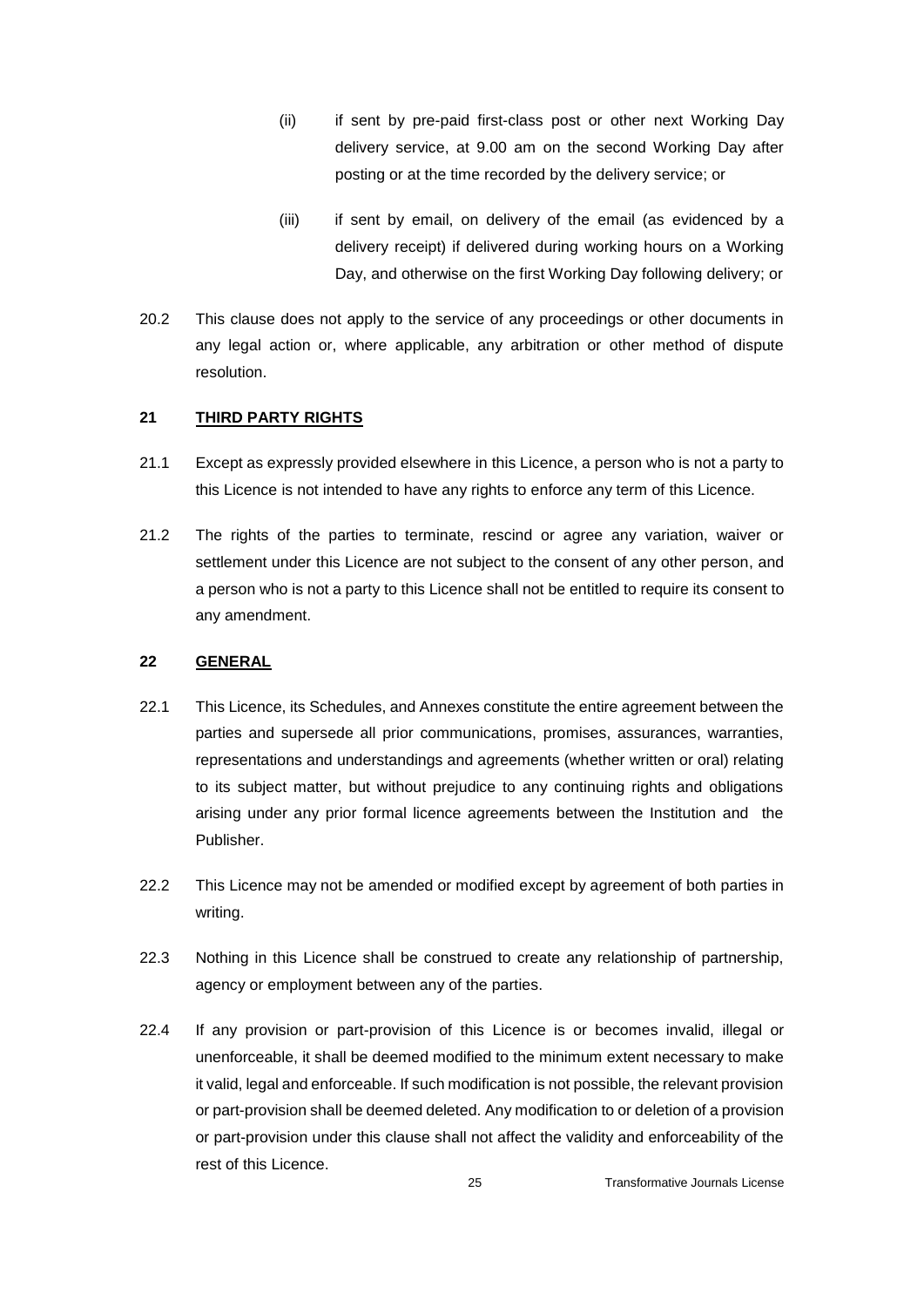22.5 The rights of the parties arising under this Licence shall not be waived except in writing. Any waiver of any of a party's rights under this Licence or of any breach of this Licence by the other party shall not be construed as a waiver of any other rights or of any other or further breach. Failure by either party to exercise or enforce any rights conferred upon it by this Licence shall not be deemed to be a waiver of any such rights or operate so as to bar the exercise or enforcement thereof at any subsequent time or times.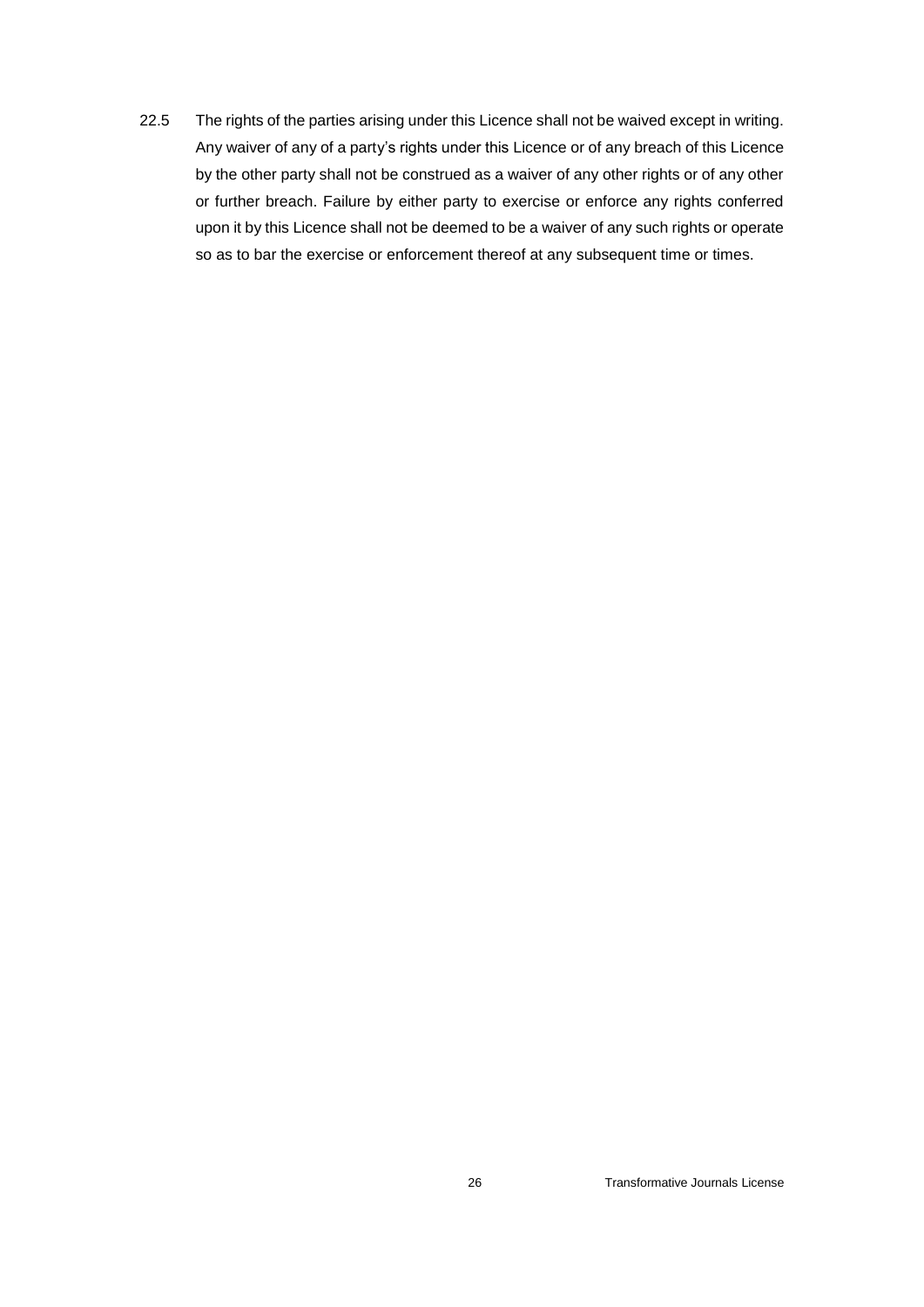# **LICENCE SCHEDULE 1**

# **OVERVIEW OF THE TRANSFORMATIVE AGREEMENT**

### <span id="page-27-0"></span>**Term:** 1 years

**Start and End date:** 01 January 2022 to 31 December 2022

## **[Eligible Institutions](https://www.jisc-collections.ac.uk/About-JISC-Collections/)**

Universitat de Barcelona

**Transitional OA License:** All articles from Eligible Authors affiliated with the Institution that accepted for publication during the Term will be published Open Access as defined in Schedule 4

**Licence Fees:** Rockefeller University Press' Read and Publish is an all-inclusive product. For a set, annual up-front fee Institution receives unlimited access to all paywalled content, plus unlimited, immediate open access publishing of the Version of Record for all corresponding authors at participating institutions under CC-BY licence terms in the Press' three hybrid journals.

**Pricing Calculation:** Pricing is all-inclusive by quotation and based on current spend of subscription and APCs.

Access is to all titles.

There is no limit on the number of articles that may be published open access during the License, all publishing fees are included in the fixed price.

**Downgrades / Cancellations / Substitutions /New and transfer titles:**  There will be no changes made/allowed to the titles during this License

**Currency:** USD

**Invoicing:** Single annual invoice via the Institution

# **1. Licensed Material on offer**

## **Licensed Material consists of:**

All content published in

Journal of Cell Biology Online ISSN 1540-8140 Journal of Experimental Medicine Online ISSN 1540-9538 Journal of General Physiology Online ISSN 1540-7748

Back files / back issues included in the Offer: All content from Volume 1, Issue 1 of each journal

# **2. Business model**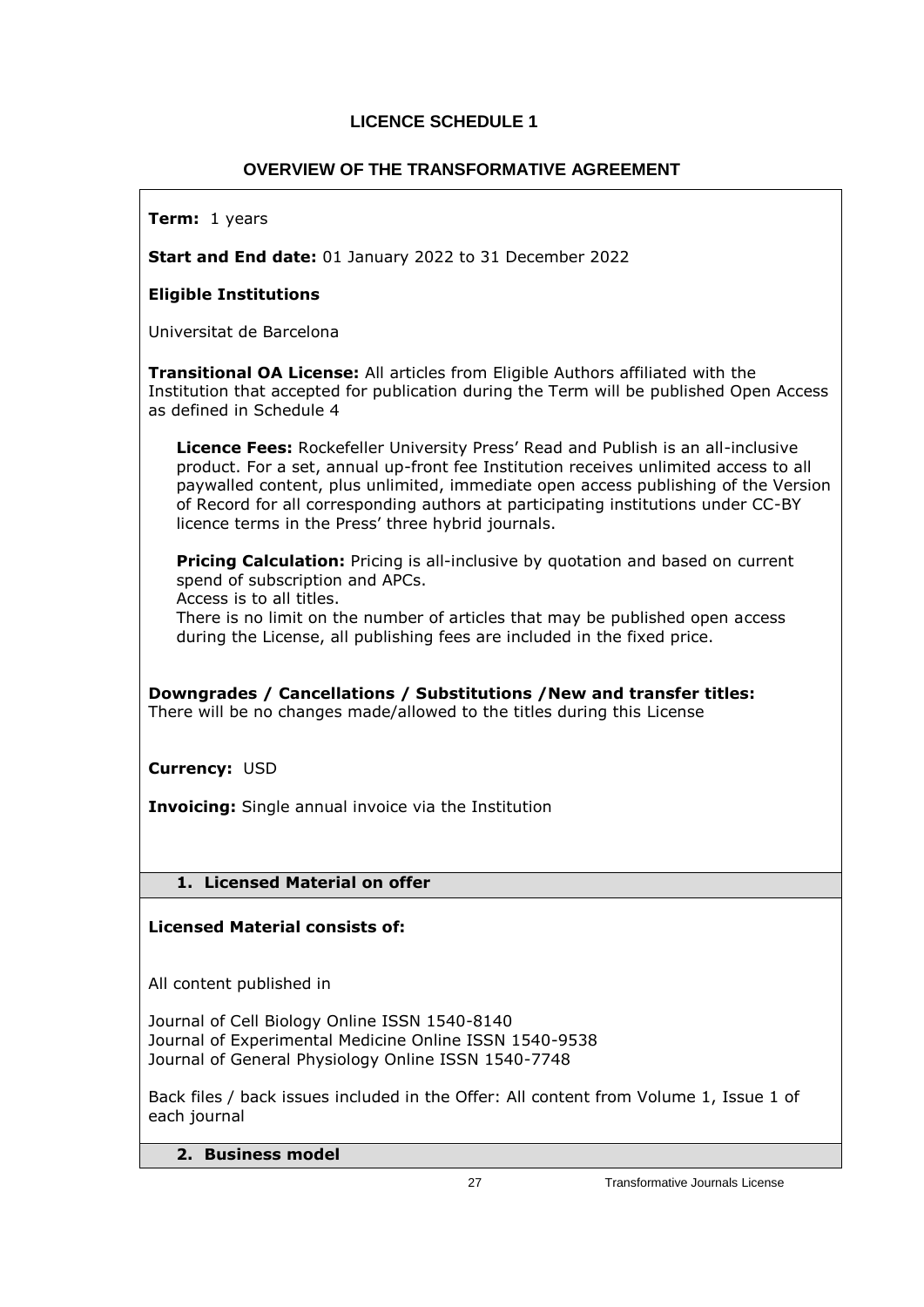# **Licence duration periods**

1/1/2022 – 31/12/2022

## **Access**

Via Publisher platform:

Rockefeller University Press homepage: https//rupress.org Journal of Cell Biology homepage:<https://rupress.org/jcb> Journal of Experimental Medicine homepage:<https://rupress.org/jem> Journal of General Physiology homepage: https://rupress.org/jqp

## **Journals post-termination access**

If an institution does not renew this License, access to all content subscribed to during the term of the License will be accessible perpetually. That is, institutions will have access to all content from Volume 1, Issue 1 through and including 31 December 2023 in perpetuity.

### **Post-termination access fees**

**No fees Free via Rockefeller University Press's websites** 

**Dark Archive:** Via Portico and LOCKSS archives

|              | 2022 Price |        |
|--------------|------------|--------|
| <b>Total</b> | \$         | 12,460 |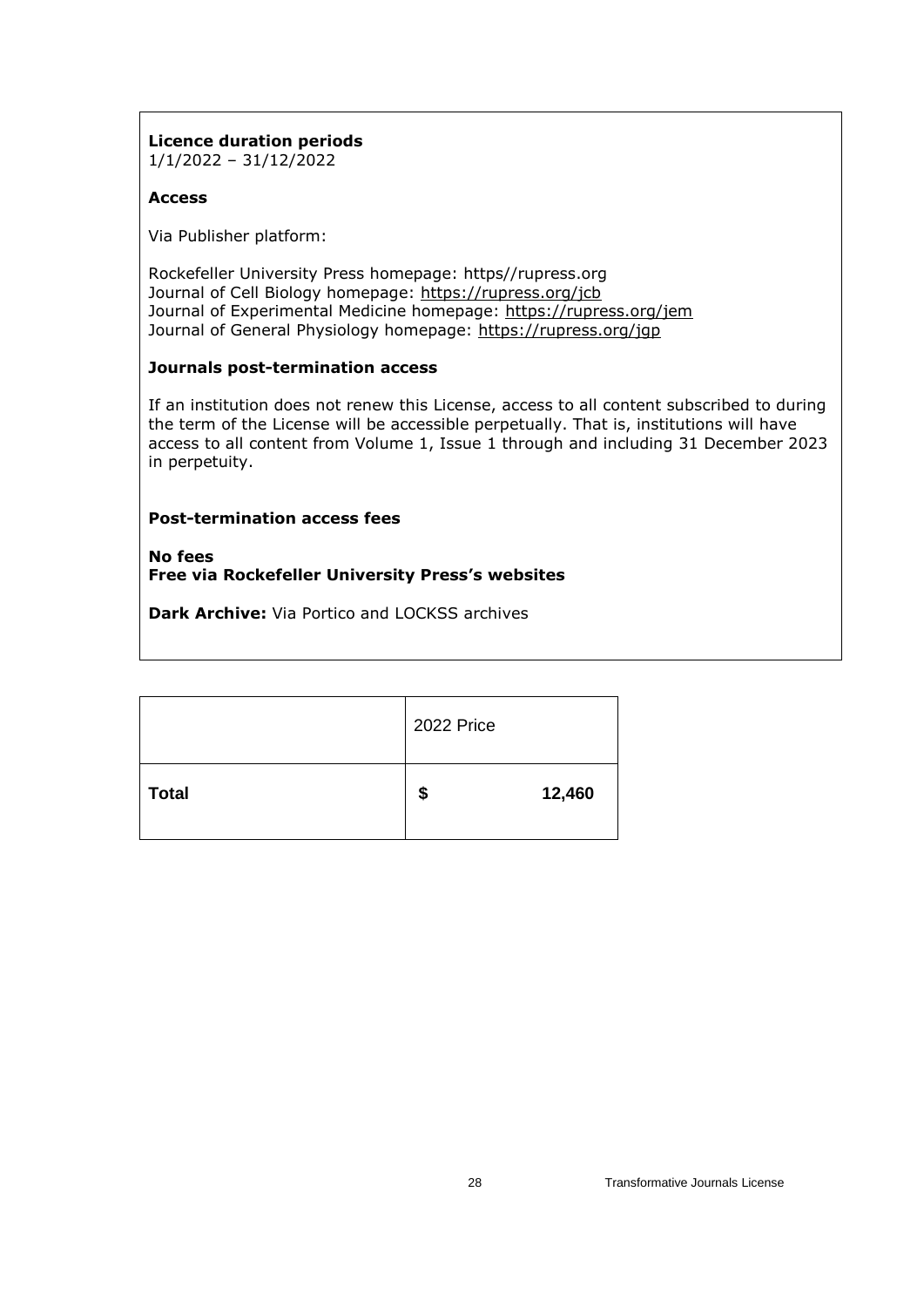# **LICENCE SCHEDULE 2**

# **OFFERED TITLES**

# <span id="page-29-0"></span>**Subscription/hybrid titles**

Access to paywalled content and unlimited open access publishing

| • Journal of Cell Biology          | Online ISSN 1540-8140 |
|------------------------------------|-----------------------|
| • Journal of Experimental Medicine | Online ISSN 1540-9538 |

• Journal of General Physiology **Charlot Conduct Conduct 1540-7748** 

The Publisher shall use reasonable efforts to supply to Institution an updated list of the Material with any changes effective as of 1<sup>st</sup> January of the following Calendar Year, which shall be verified by Institution.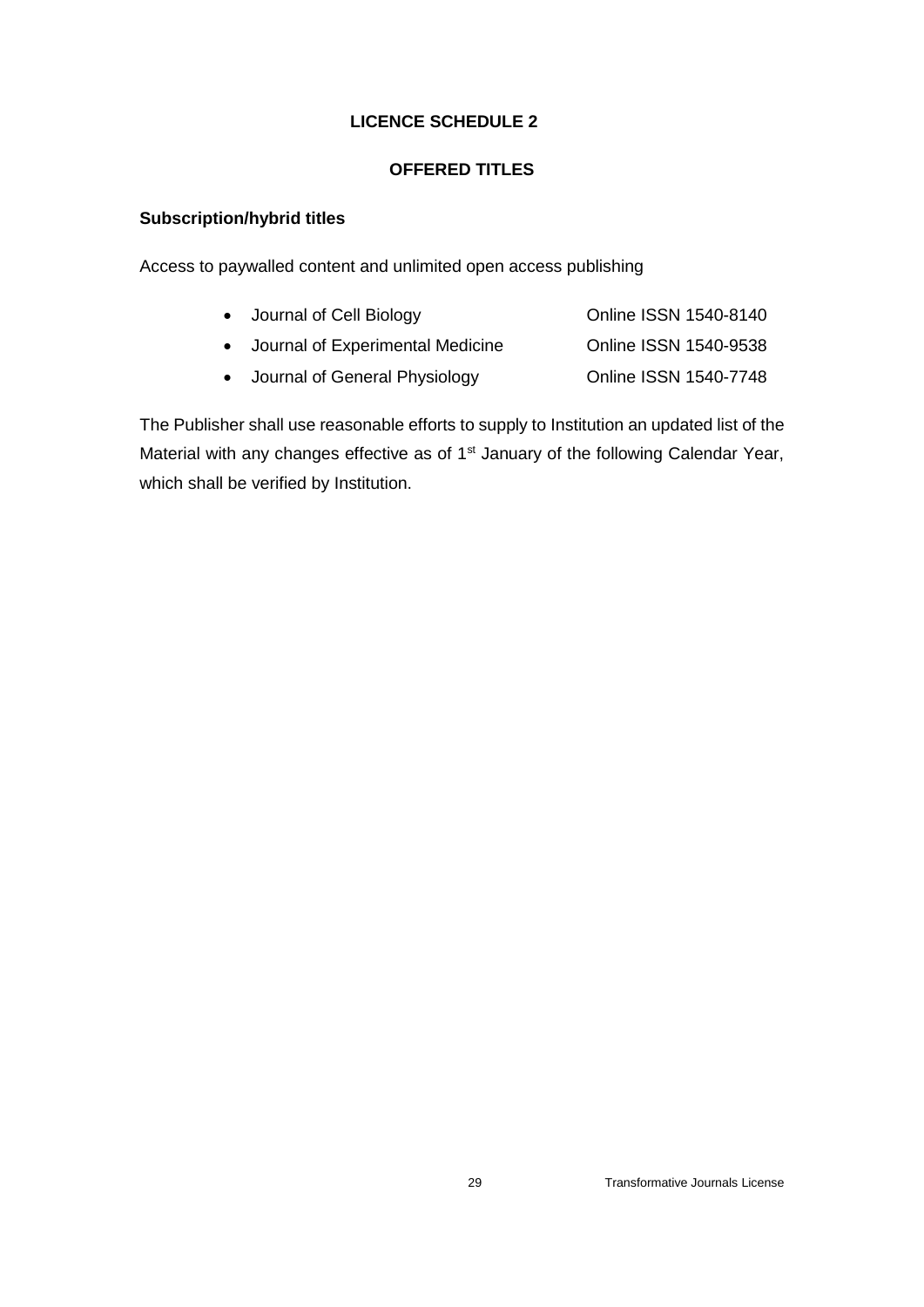#### **LICENCE SCHEDULE 3**

#### **INDUSTRY STANDARDS AND RELATED OBLIGATIONS**

- <span id="page-30-1"></span><span id="page-30-0"></span>1 The Publisher agrees to use all reasonable efforts to implement the following industry standards to enhance access and use of the Licensed Material and shall:
	- (a) provide the Institution with usage in a spreadsheet format, organised by month; if the Publisher is not COUNTER compliant; and working towards compliance with the most recent release of the COUNTER Code of Practice [\(www.projectcounter.org\)](http://www.projectcounter.org/);
	- (b) archive the Licensed Material to ensure that it is preserved for future scholarship in an archiving solution (such as Portico, Clockss or Lockss), and inform the Institution in which of the archiving solutions the Licensed Material may be found;
	- (c) subject to paragraph [1\(b\),](#page-30-1) provide the means for the Institution to continue to access the Licensed Material via an archiving service for use only in the event that the Publisher ceases trading or any of the provisions of Clauses [12.3](#page-17-1) or [12.4](#page-17-2) apply to the Publisher, and inform the Institution where the Licensed Material has been archived, and provide the Institution with sufficient authority and information to enable the Institution to access such Licensed Material for the purposes of Clause [3.1.9](#page-8-1) (*Access where Publisher fails to provide it*) ;
	- (d) use all reasonable efforts to meet the W3C standards (www.w3.org/WAI/Resources/#in) to ensure that the Licensed Material is accessible to all Authorised Users;
	- (e) use all reasonable efforts to meet the Open URL Standard (https://www.niso.org/publications/z3988-2004-r2010) to ensure that Authorised Users can search for and find the Licensed Titles and Licensed Content;
	- (f) use all reasonable efforts to keep to the Code of Practice of Project Transfer [\(www.projecttransfer.org\)](http://www.ukfederation.org.uk/) to ensure that journal content remains easily accessible by the Institution and its Authorised Users when there is a transfer of material between parties, and to ensure that the transfer process occurs with minimum disruption;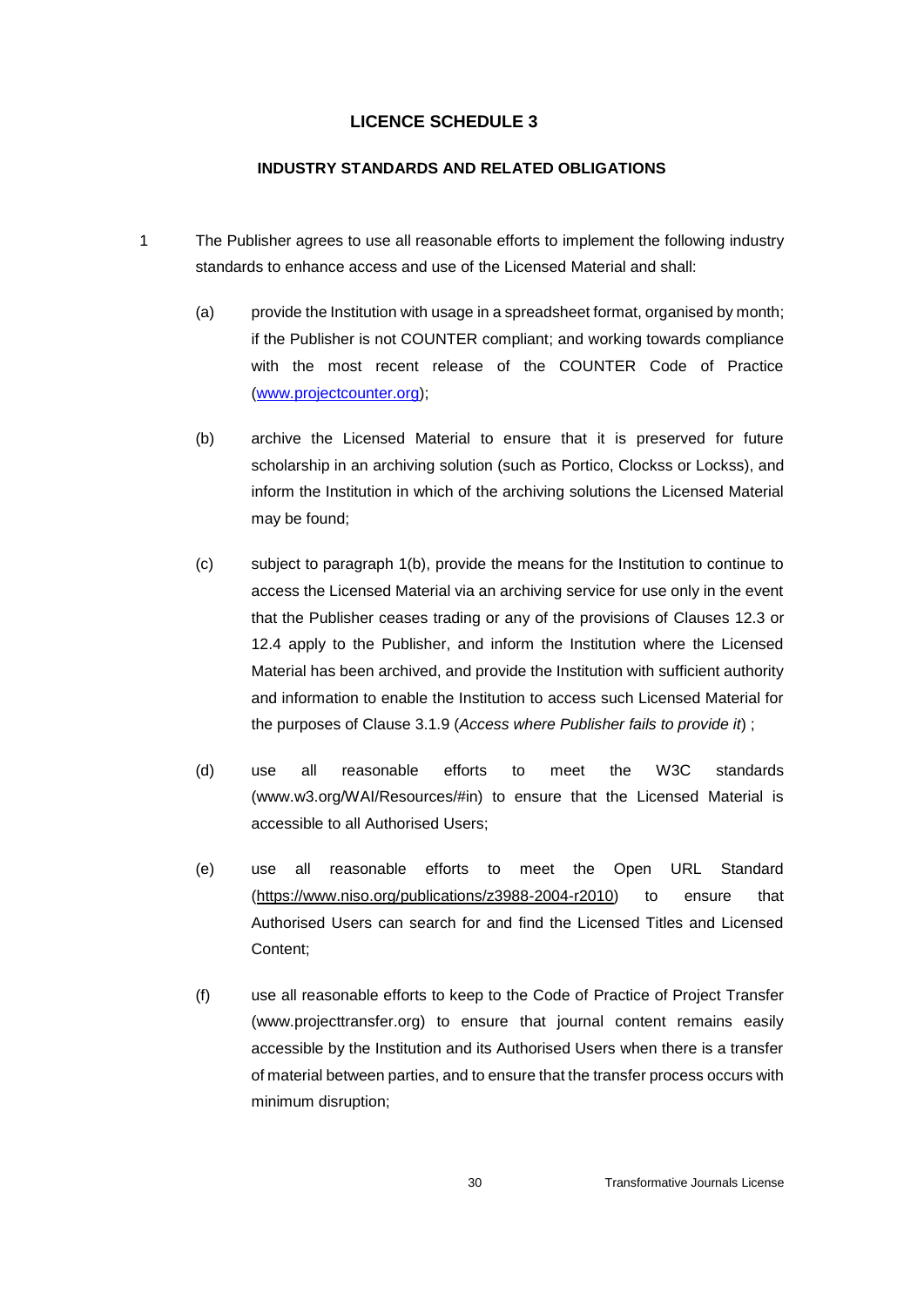- (g) use all reasonable efforts to provide link-resolver vendors and other library systems suppliers quarterly with full details of the Licensed Material in accordance with the most current KBART standard [\(http://www.uksg.org/kbart/s5/guidelines\)](http://www.jisc-collections.ac.uk/Guide-for-Publishers%20/industry%20_standards/User-statistics); and also with related data of (i) the first and final year, volume, and issue and (ii) the algorithm or syntax for constructing an article-level link from an article's metadata within the Licensed Material;
- (h) use all reasonable efforts to provide relevant information to third party discovery tools (such as Scopus, Summon), in accordance with NISO recommendations [\(https://groups.niso.org/apps/group\\_public/download.php/14820/rp-19-](https://groups.niso.org/apps/group_public/download.php/14820/rp-19-2014_ODI.pdf) [2014\\_ODI.pdf\)](https://groups.niso.org/apps/group_public/download.php/14820/rp-19-2014_ODI.pdf);
- (i) use all reasonable endeavours to implement the FAIR Guiding Principles for scientific data management and stewardship. [https://www.force11.org/fairprinciples;](https://www.force11.org/fairprinciples)Use best endeavours to conform to all the Plan S technical guidance and requirements. [https://www.coalition](https://www.coalition-s.org/principles-and-implementation/)[s.org/principles-and-implementation/;](https://www.coalition-s.org/principles-and-implementation/)
- (j) use all reasonable endeavours to conform to all the Plan S technical guidance and requirements. [https://www.coalition-s.org/principles-and-implementation/.](https://www.coalition-s.org/principles-and-implementation/)
- (k) use all reasonable endeavours to follow the Recommended Practice on Access and Licensing Indicators (NISO RP-22-2015)

\* URLs and web addresses are for guidance and may change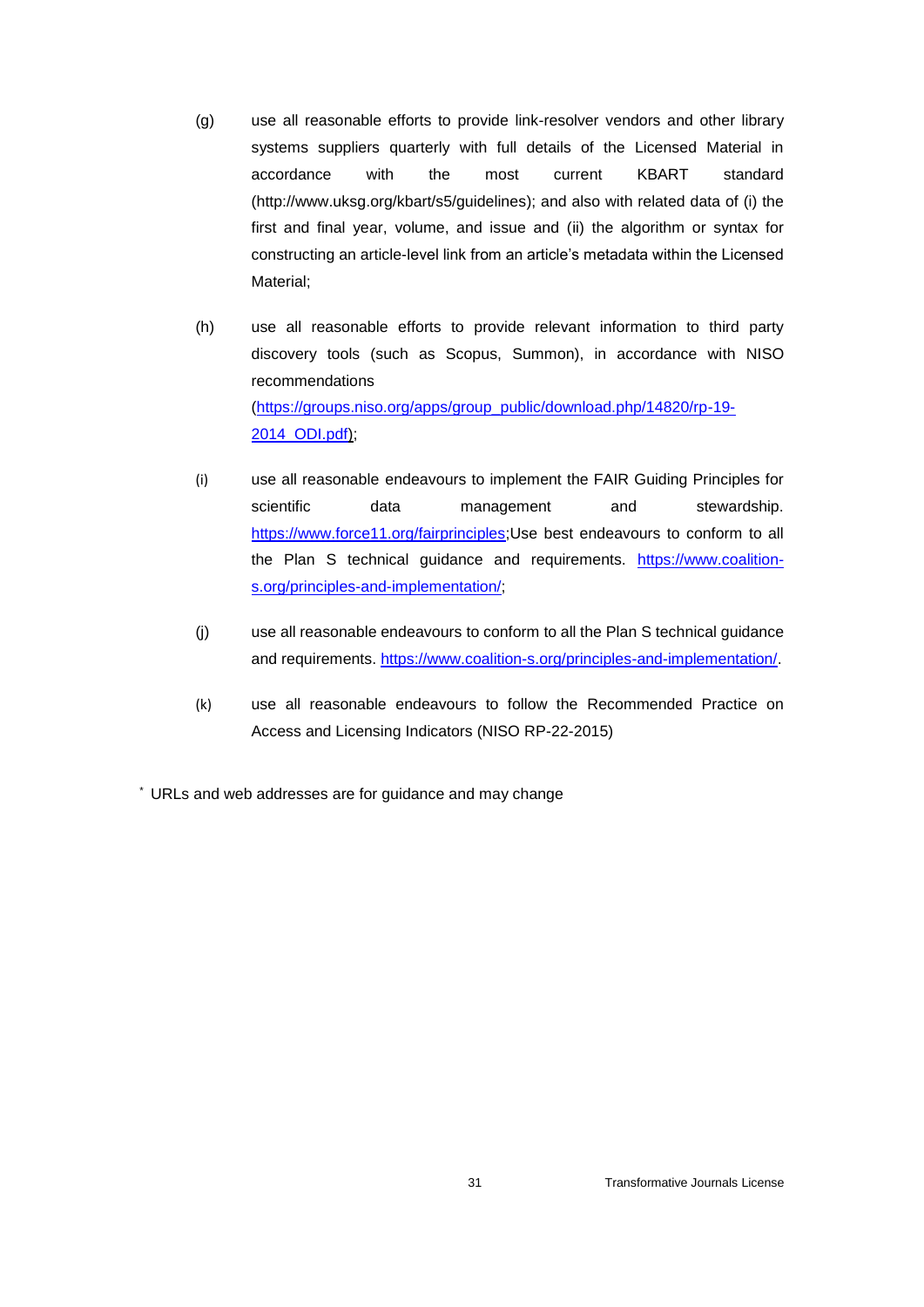### **LICENCE SCHEDULE 4**

### **OPEN ACCESS PROVISIONS**

### **1 Definitions**

In this Annex, the following terms shall have the following meanings:

| "Article Metadata"                   | means data describing any article or research<br>paper and includes index terms, bibliographic<br>information, headers, references, digital object<br>identifiers (DOIs), unique identifiers, dates,<br>keywords, funder information, grant identifier,<br>author affiliations, abstracts, or any<br>other<br>metadata which the Publisher agrees to make<br>available. |  |
|--------------------------------------|-------------------------------------------------------------------------------------------------------------------------------------------------------------------------------------------------------------------------------------------------------------------------------------------------------------------------------------------------------------------------|--|
| "Article Processing<br>Charge (APC)" | means the charge made to, or any other fee<br>payable at the Institution in respect of submission<br>and/or publication of Open Access Articles.                                                                                                                                                                                                                        |  |

**"Eligible Authors"** means authors who want to publish Open Access Articles, are officially affiliated to the Institution. Eligible Authors are the submitting corresponding author of Open Access Articles, and are marked as corresponding author on the published article.

- **"Funder"** means the body or bodies (if any) under whose funding terms the article or other relevant content was prepared, or the work on which it is based was carried out.
- **"Open Access Article"** means an article published immediately under an open license by an Eligible Author. Open Access Articles are of one of the following article types: Article, Brief Definitive Report, Communication, Hypothesis, Methods and Approaches, Report, Spotlight, Technical Advances and Resources, and Tools.
- **2 Open Access Publishing**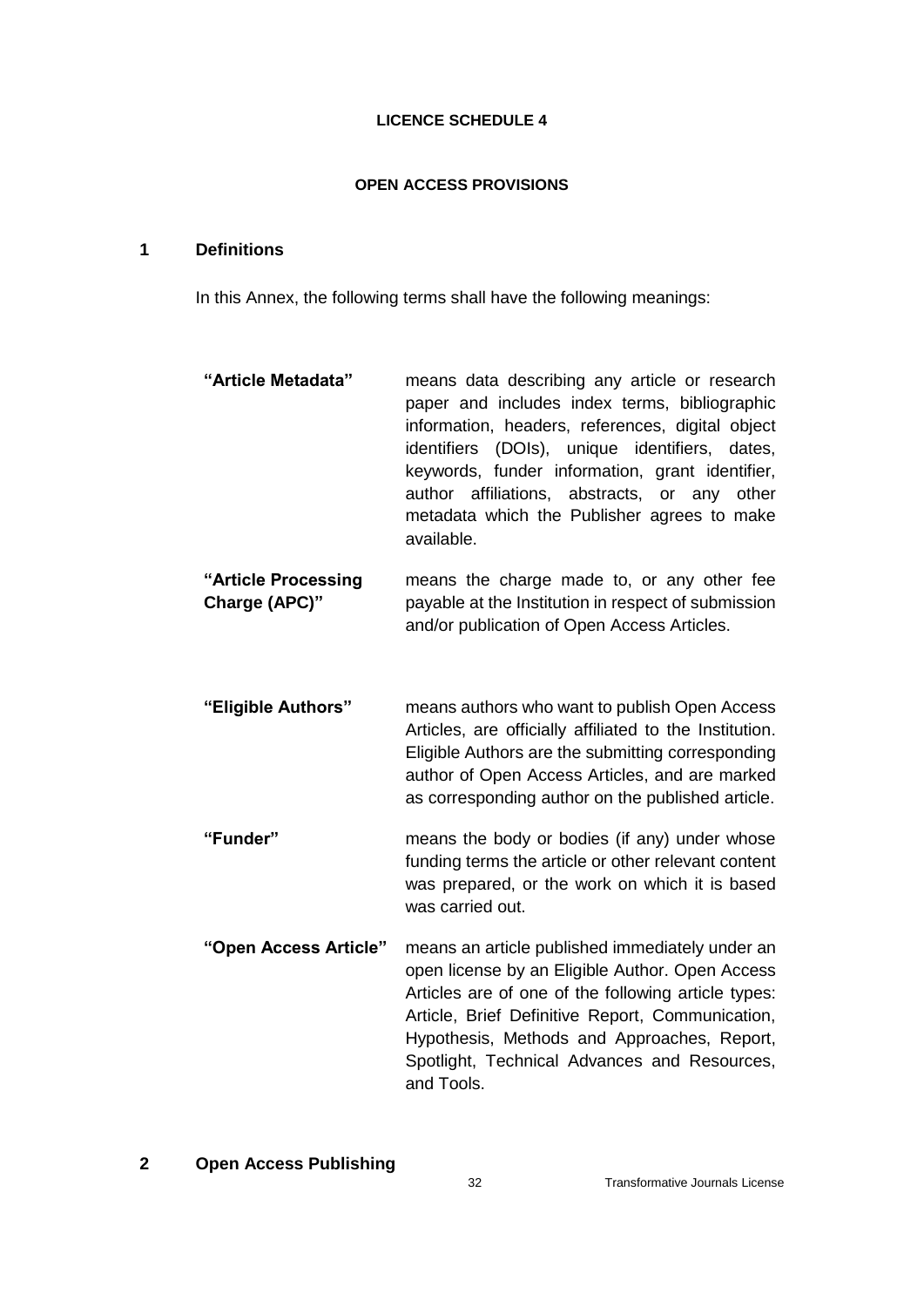- (i) Eligible Authors, on acceptance of publication, will have eligible articles published as Open Access Articles in the Licensed Content free of Article Processing Charge.
- (ii) Eligible Authors retain copyright to their publications and only grant Publisher the non-exclusive right to publish all publications immediately and in the first instance under a Creative Commons Attribution license (CC-BY). Third-party content included in a publication, for example images or graphics, should be clearly labelled and are not affected by these requirements. The Creative Commons CC0 license will be assigned to the data accompanying the Open Access Article. Nothing in this Transformative Agreement shall be taken to restrict, limit or curtail any provisions of the Commons Attribution license used for Open Access Articles.
- (iii) Upon publication, the Publisher will provide the Eligible Authors by email with a link to the article, where funder and licensing information will be available.
- (iv) The Publisher will submit the Open Access Article and its metadata to all relevant third-party repositories, such as PubMed Central.
- (v) The Publisher will make all published Open Access Articles available to anyone on its website at all times and on a twentyfour hour basis, save for routine maintenance (which shall be notified in advance wherever possible), and will restore access as soon as possible in the event of an interruption or suspension of the service. In case of prolonged and/or repeated interruption or suspension, the Institution shall be entitled to claim fair damages and/or compensation from the Publisher.
- (vi) Publisher ensures that its server has adequate capacity and bandwidth to support access to published Open Access Articles at a level commensurate with the standards of availability for information services of similar scope operating via the World Wide Web, as such standards evolve from time to time.

## **2 Identification of authors and workflow**

(i) The Publisher will identify approved Open Access Articles that have been submitted by Eligible Authors and will clearly indicate the availability of this Transformative Agreement to Eligible Authors both within its submitting process and on its website. This will make clear that Eligible Authors do not need to pay Article Processing Charges for Open Access Articles.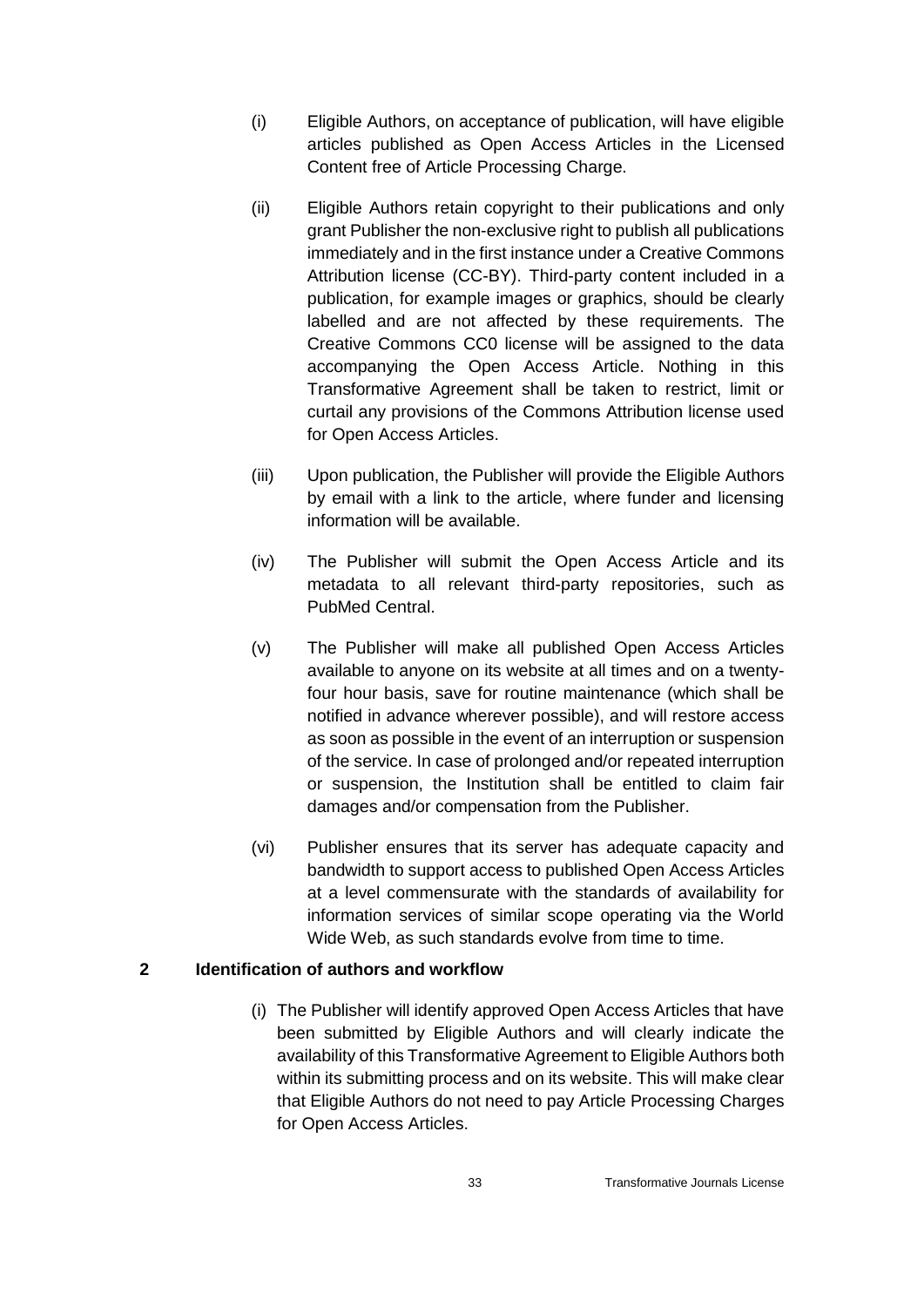- (ii) The Open Access option will be presented to Eligible Authors as a default choice for publishing. Eligible Authors may opt-out of publishing Open Access Articles and in such cases, the Publisher is not required to seek the approval of the Institution.
- (iii) In the event that an Eligible Authors is not identified on acceptance and their articles are discovered not to have been published Open Access, the Publisher will contact the Eligible Authors and offer them the opportunity to convert to Open Access free of Article Processing Charge.
- (iv) In the event that an Eligible Authors is not identified on acceptance and their articles are discovered to have been published Open Access and that an Article Processing Charge was paid, the Publisher will contact the Eligible Authors and their institute and offer to refund the APC.
- (v) Eligible Author can be identified through at least one of the following parameters:
	- IP ranges specified by the Institution; and/or e-mail domain specified by the Institution
	- persistent identifier, such as Ringgold, ROR, ORCID or other recognized institutional identifier as provided by the Authorized Author and published in the Article Metadata; and/or
	- affiliation as stated in the article to be published.
- (vi) Publisher will notify the Institution once an article by an Eligible Author has been identified. The Institution will verify the eligibility of an article as quickly as possible to ensure the timely production and publication of the article. Upon acceptance for publication of verified submissions, the publisher will send the Institution details of Open Access Articles including the following details:
	- Name and email address of the Eligible Author who is affiliated to the Institution
	- Institution Name
	- Full name of author's affiliation (e.g. university, institute, department) and other affiliations if there are more than one
	- Date of acceptance
	- Journal Title
	- Article title
	- DOI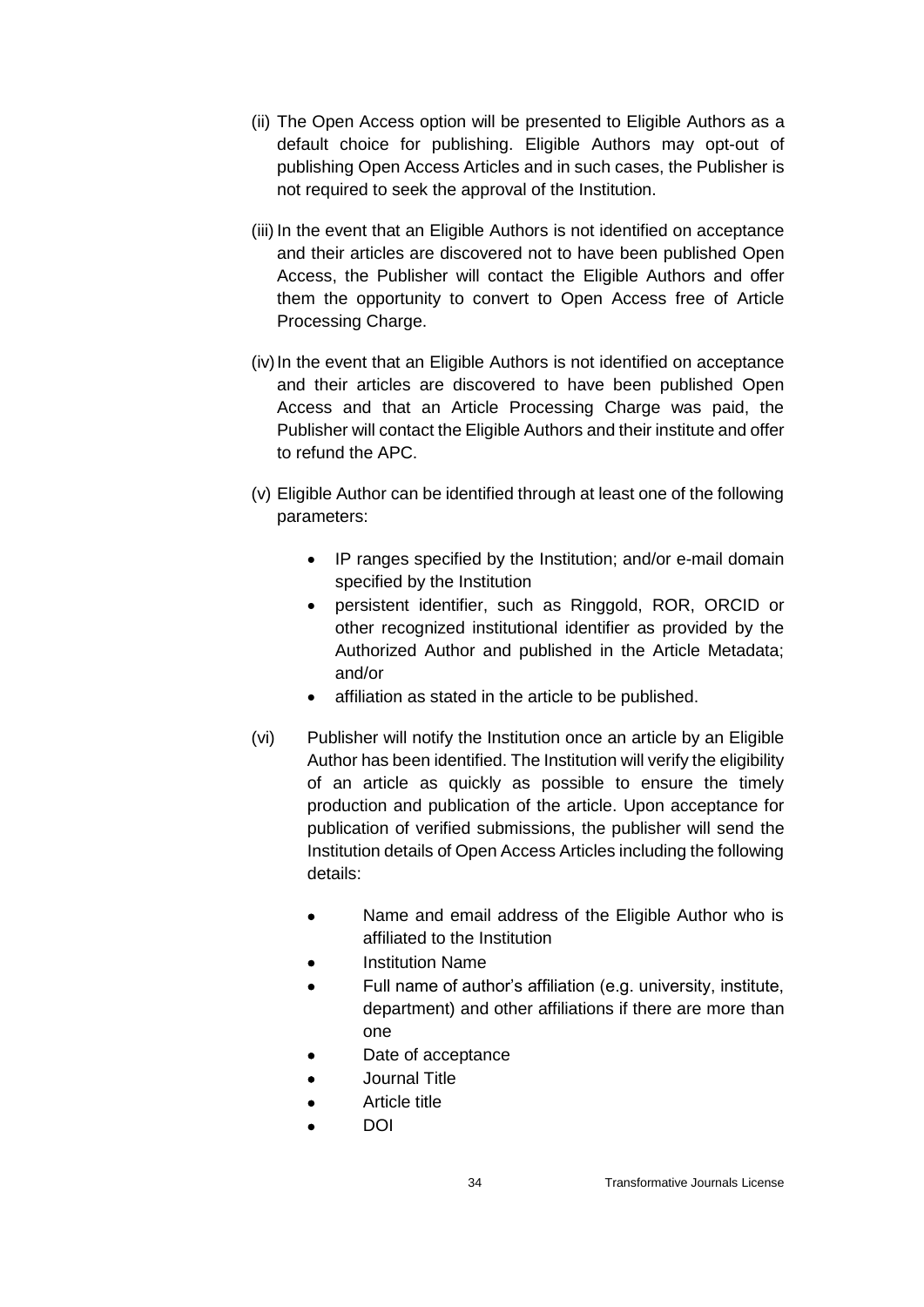(vii) The Publisher shall use all reasonable efforts to label Open Access Articles as funded by Institution in the License. The Open Access Articles in the version of record shall state the following "Open Access funding provided by the Universitat de Barcelona."

# **3. Biannual performance reports**

- (i) In addition to regular Account statements, the Publisher shall provide the Institution with biannual reports of the total number of Articles published in conformity with this Agreement. This list shall be provided both in machine readable form in a structured format as comma separated value file format (csv) and in human readable format and shall include the following details:
	- Name of the publisher
	- Bibliographic metadata (Journal title, journal abbreviation, journal ISSN, volume, issue, pages, article title, authors' names, Creative Commons licence type) or DOI
	- Eligible Author, incl. ORCID
	- Institution
	- Acceptance date and Publication date
- (ii) The annual reports shall include the time span of the last calendar year and shall be delivered in the first quarter of the following year. The Publisher will also deliver Article Metadata including license information to CrossRef and other relevant third parties.
- (iii) The Publisher will report annually how many Publisher's journals have flipped during the year from/to a subscription model to/from an open access model, including hybrid model, and which proportion of articles are published open access in each individual Publisher's journal.
- (iv) The Publisher will report annually all articles published in any Publisher's journals outside the scope of this Transformative Agreement from authors affiliated with the Institution.

## **4. Publication venues**

The following shall apply in case one or several journals are withdrawn from this Transformative Agreement:

> (i) for each journal withdrawn in which Eligible Author(s) has published at least one article during the preceding year, the Institution will get a refund corresponding to: the value of one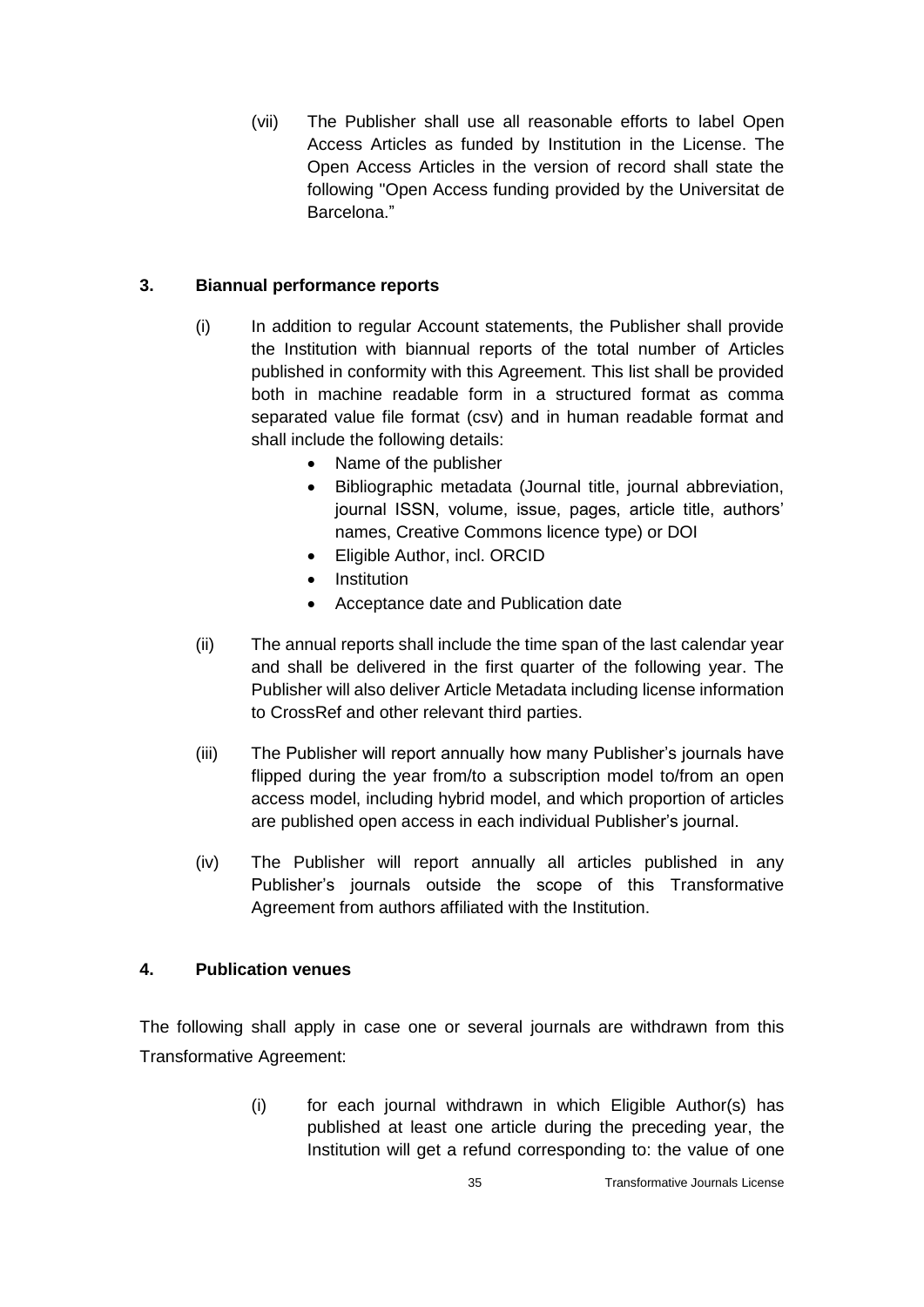APC token multiplied by twice the number of articles published by Eligible Author(s) in the withdrawn journals during the preceding year. In addition, the Institution may, upon thirty day notice, treat such withdrawal as a material breach of this Transformative Agreement; and

(ii) if a journal is withdrawn from this Transformative Agreement but still remain published or controlled by the Publisher and/or any of its affiliates, the Institution will get continuous access to this journal during the rest of the Term.